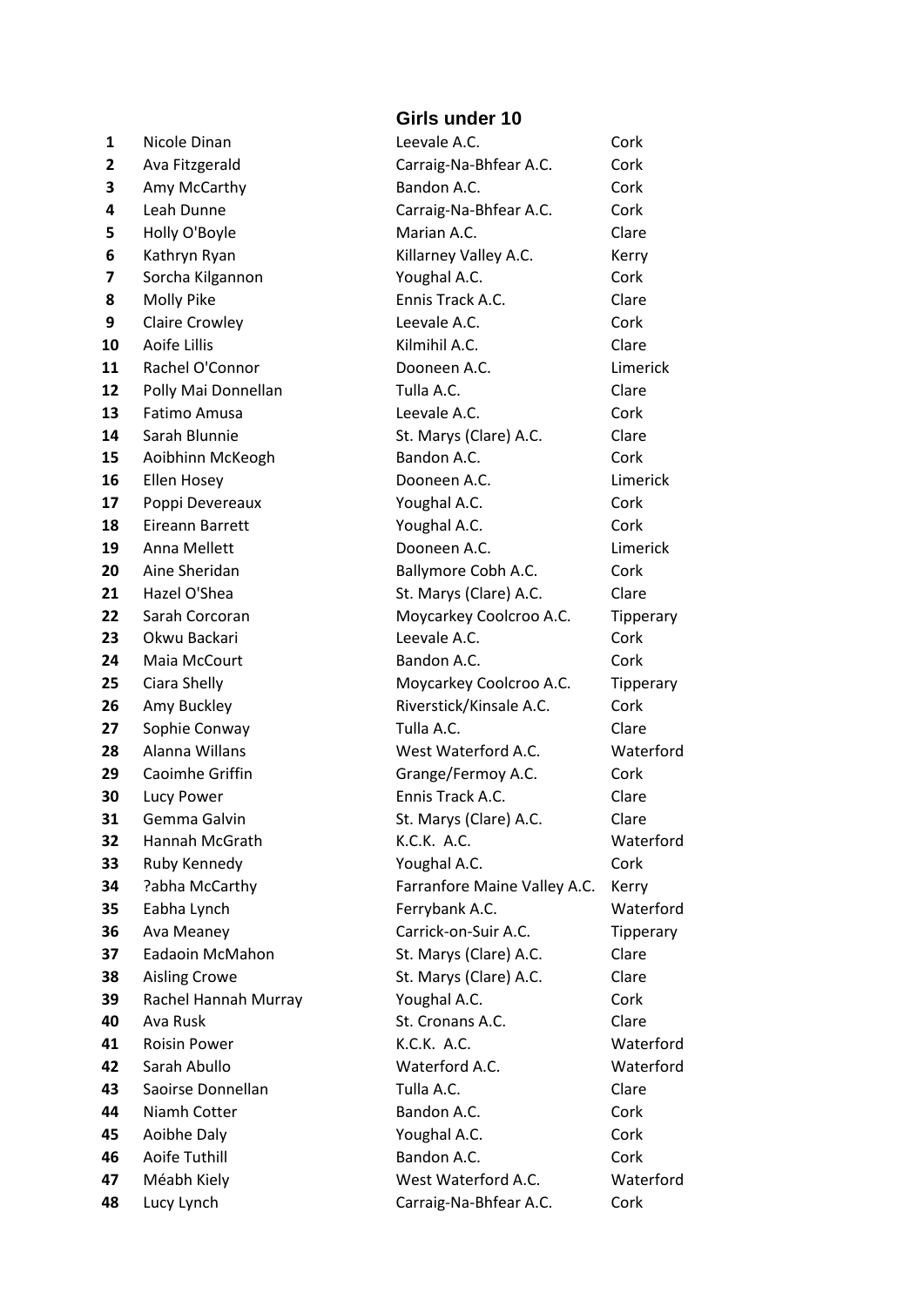Mia Smith Ferrybank A.C. Waterford

#### Tara Bailey Waterford A.C. Waterford Clare Riordan **Bandon A.C.** Cork Simone Looney Leevale A.C. Cork Eimear O'Sullivan West Muskerry A.C. Cork Katelyn Fitzgerald **Carraig-Na-Bhfear A.C.** Cork Rebecca Walsh **K.C.K. A.C.** Waterford Christine Percy **Nenagh Olympic A.C.** Tipperary Lucie Healy **Leevale A.C.** Cork Grace Fanning Waterford A.C. Waterford Eimear Heafey **Clonmel A.C.** Tipperary Robyn Finn **North Cork A.C.** Cork Hannah Ryan **Killarney Valley A.C.** Kerry Aimee McNamara **Clare** KIB/N. Clare **Clare** Clare Anna Whelan K.C.K. A.C. Waterford Katie Ansbro **Community Constant A.C.** Cork Aoibhin Donnelly Finisk Valley A.C. Waterford Rebecca Farrell Waterford A.C. Waterford Aoife McMahon St. Marys (Clare) A.C. Clare Esther Olaove **Ennis Track A.C.** Clare Tori Deasy **Ennis Track A.C.** Clare Amy Reddan Moyne A.C. Tipperary Saoirse Egan **North Cork A.C.** Cork Clodagh Fitzgerald **Constructs** Youghal A.C. Cork Aine Fitzgerald K.C.K. A.C. Waterford Lauren Maher Moycarkey Coolcroo A.C. Tipperary Danielle O'Riordan Gneeveguilla A.C. Kerry Sinead Walsh **North Cork A.C.** Cork Doireann Ní Icí **West Waterford A.C.** Waterford Caitlin Shelly **Moycarkey Coolcroo A.C.** Tipperary Rachel Harney **Carrick-on-Suir A.C.** Tipperary Grace O'Rourke Waterford A.C. Waterford Orlaith O'Sullivan **Constanting Liscarroll A.C.** Cork 81 Una Duggan Moyne A.C. Tipperary Aine Murphy **Riverstick/Kinsale A.C.** Cork Ciara Frawley **Ennis Track A.C.** Clare 84 Saoirse Doran Moyne A.C. Tipperary Niamh Lennon **Ennis Track A.C.** Clare Mia Casey **Ferrybank A.C.** Waterford Rebecca Murray K.C.K. A.C. Waterford Emma Walsh Carrick-on-Suir A.C. Tipperary Cliodhna O'Connell **Connell** Youghal A.C. Cork Sarah O'Sullivan **Dooneen A.C. Limerick**  Stella Smith **Ferrybank A.C.** Waterford Niamh Buckley **Dundrum A.C.** Tipperary Molly Kearney Ferrybank A.C. Waterford Emer Collins **St. Nicholas A.C.** Cork

#### **Club Team Points**

**Place Club Positions Points**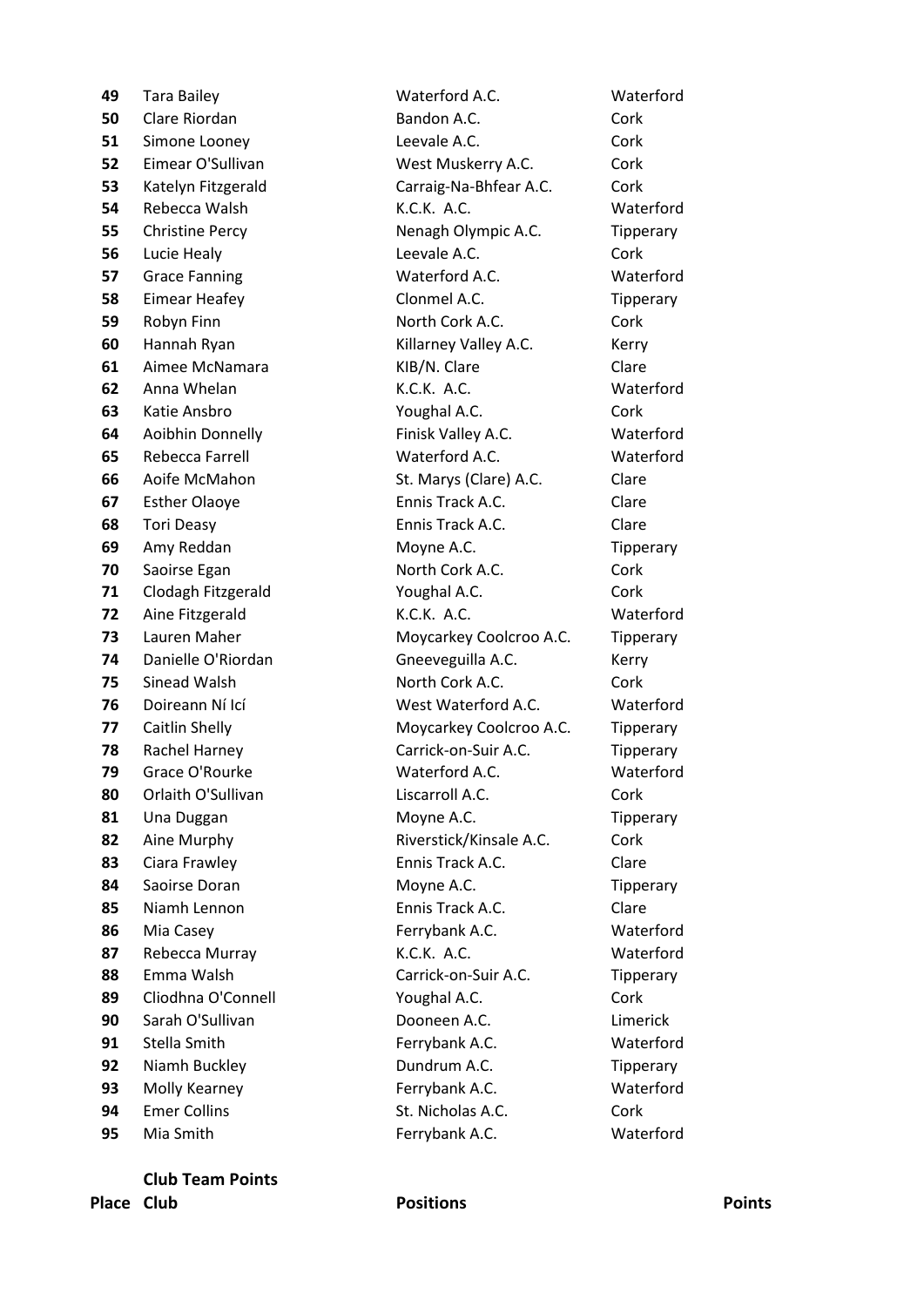| 1              | Leevale A.C.            | 1, 9, 13, 23   | 46  |
|----------------|-------------------------|----------------|-----|
| $\mathbf{2}$   | Youghal A.C.            | 7, 17, 18, 33  | 75  |
| 3              | Bandon A.C.             | 3, 15, 24, 44  | 86  |
| 4              | St. Marys (Clare) A.C.  | 14, 21, 31, 37 | 103 |
| 5              | Carraig-Na-Bhfear A.C.  | 2, 4, 48, 53   | 107 |
| 6              | Dooneen A.C.            | 11, 16, 19, 90 | 136 |
| $\overline{7}$ | Ennis Track A.C.        | 8, 30, 67, 68  | 173 |
| 8              | Moycarkey Coolcroo A.C. | 22, 25, 73, 77 | 197 |
| 9              | K.C.K. A.C.             | 32, 41, 62, 72 | 207 |
| 10             | Waterford A.C.          | 42, 49, 57, 65 | 213 |
| 11             | Ferrybank A.C.          | 35, 86, 91, 93 | 305 |

|   | Place County | <b>Positions</b>       | <b>Points</b> |
|---|--------------|------------------------|---------------|
|   | Cork         | 1, 2, 3, 4, 7, 9       | 26            |
| 2 | Clare        | 5, 8, 10, 12, 14, 21   | 70            |
|   | Waterford    | 28, 32, 35, 41, 42, 47 | 225           |
|   | Tipperary    | 22, 25, 36, 55, 58, 69 | 265           |

# **Boys under 10**

| 1                       | Ryan McCarthy         | Riverstick/Kinsale A.C.     | Cork      |
|-------------------------|-----------------------|-----------------------------|-----------|
| 2                       | Roman Borkowski-Hogan | North Cork A.C.             | Cork      |
| 3                       | Nathan MacKey         | Waterford A.C.              | Waterford |
| 4                       | Cian Lynch            | Killarney Valley A,C,       | Kerry     |
| 5                       | <b>Timmy Colbert</b>  | West Limerick A.C.          | Limerick  |
| 6                       | Keith McCarthy        | Doheny A.C.                 | Cork      |
| $\overline{\mathbf{z}}$ | Ben O'Halloran        | Ennis Track A.C.            | Clare     |
| 8                       | Alan McCutcheon       | Dooneen A.C.                | Limerick  |
| 9                       | Ralph Whelehan        | KIB/N. Clare                | Clare     |
| 10                      | Ben Walsh             | Youghal A.C.                | Cork      |
| 11                      | Adam Barry            | Bandon A.C.                 | Cork      |
| 12                      | Charlie Twomey        | Bandon A.C.                 | Cork      |
| 13                      | Cormac Byrne          | Derg A.C.                   | Clare     |
| 14                      | Sean Breen            | St. Cronans A.C.            | Clare     |
| 15                      | Zack O'Shea           | Kenmare A.C.                | Kerry     |
| 16                      | Luca Brodkorb         | Midleton A.C.               | Cork      |
| 17                      | Conor Hayes           | St. Catherine's (Cork) A.C. | Cork      |
| 18                      | Darren Moroney        | St. Cronans A.C.            | Clare     |
| 19                      | Daire Culligan        | Fergus A.C.                 | Clare     |
| 20                      | Dara Walsh            | Bandon A.C.                 | Cork      |
| 21                      | Cianan Power          | Clonmel A.C.                | Tipperary |
| 22                      | Ted O'Gorman          | Gneeveguilla A.C.           | Kerry     |
| 23                      | <b>Ben Walsh</b>      | Nenagh Olympic A.C.         | Tipperary |
| 24                      | David Doyle           | Moyne A.C.                  | Tipperary |
| 25                      | David Nyhan           | West Waterford A.C.         | Waterford |
| 26                      | Michael Rea           | North Cork A.C.             | Cork      |
| 27                      | <b>Alex Carroll</b>   | Dundrum A.C.                | Tipperary |
| 28                      | Jack Cullinane        | Bandon A.C.                 | Cork      |
| 29                      | Michael Connellan     | Clonmel A.C.                | Tipperary |
| 30                      | Sean Frawley          | Ennis Track A.C.            | Clare     |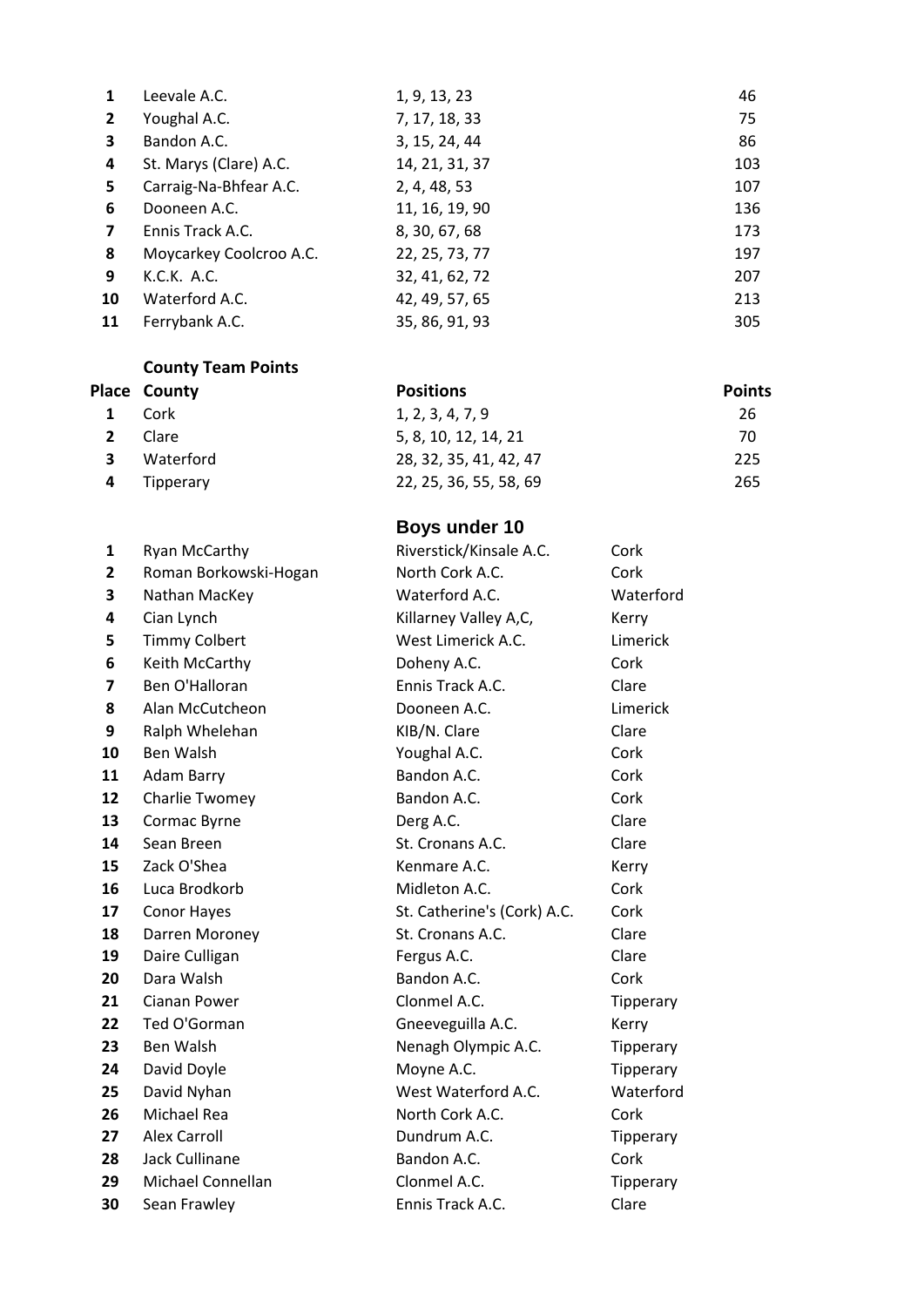Conor Creswell **Bandon A.C.** Cork Michael O'Reilly **Clonmel A.C.** Tipperary Shane Ryan Moyglass A.C. Tipperary Eoin Ryan **Ennis Track A.C.** Clare David Cahill **St. Cronans A.C.** Clare Daire Ryan North Cork A.C. Cork Bobby O'Riordan **Carraig-Na-Bhfear A.C.** Cork Donnacha O'Regan West Waterford A.C. Waterford Aidan McNamee **Xoughal A.C.** Cork Jason O'Reilly **A.C.** Killarney Valley A.C. Kerry Ruadhri Boyle Carraig-Na-Bhfear A.C. Cork Matthew O'Sullivan Midleton A.C. Cork Darragh Ball St. Cronans A.C. Clare Shane Buckley Dundrum A.C. Tipperary Ian Holmes West Waterford A.C. Waterford Mark Power West Waterford A.C. Waterford Oisin Fleming **Killarney Valley A.C.** Kerry Liam Clune **St. Cronans A.C.** Clare Owen Magner **Grange/Fermoy A.C.** Cork Gearoid Barry **St. Cronans A.C.** Clare Ronan Ahern **Bandon A.C.** Cork Joe Mannion Ennis Track A.C. Clare Kieran O'Donoghue Kenmare A.C. Kerry Rian Hickey **Ennis Track A.C.** Clare Corey Scanlan **Finisk Valley A.C.** Waterford Joey O'Callaghan **Riverstick/Kinsale A.C.** Cork Eoin Walsh North Cork A.C. Cork Kieran Proven **Clonmel A.C.** Tipperary Colin Murphy **Midleton A.C.** Cork Cathal Ryan **Templemore A.C.** Tipperary Cillian Daly **Kenmare A.C.** Kerry Cian Moore **Finisk Valley A.C.** Waterford Killian Whelan Clonmel A.C. Tipperary Ciaran Cotter **Finisk Valley A.C.** Waterford Jack Prendergast Finisk Valley A.C. Waterford Fred Power **Moyne A.C.** Tipperary Ian Coffey **Killarney Valley A.C.** Kerry Cian Russell **Conservent Conservent Conservent Conservent Conservent Conservent Conservent Conservent Conservent Conservent Conservent Conservent Conservent Conservent Conservent Conservent Conservent Conservent Conse**  Christopher Harrington Leevale A.C. Cork Daniel Coonan West Waterford A.C. Waterford Peter Barrett **Midleton A.C.** Cork Kian Costello **Farranfore Maine Valley A.C.** Kerry Yasu Lanigan West Waterford A.C. Waterford Matthew Murphy St. Cronans A.C. Clare Charlie Guest **Kenmare A.C.** Kerry Eoghan Kilcawley St. Cronans A.C. Clare Maurice Keogh West Waterford A.C. Waterford Matthew Buckley Clonmel A.C. Tipperary Sean Walsh **North Cork A.C.** Cork

David Gaffney West Waterford A.C. Waterford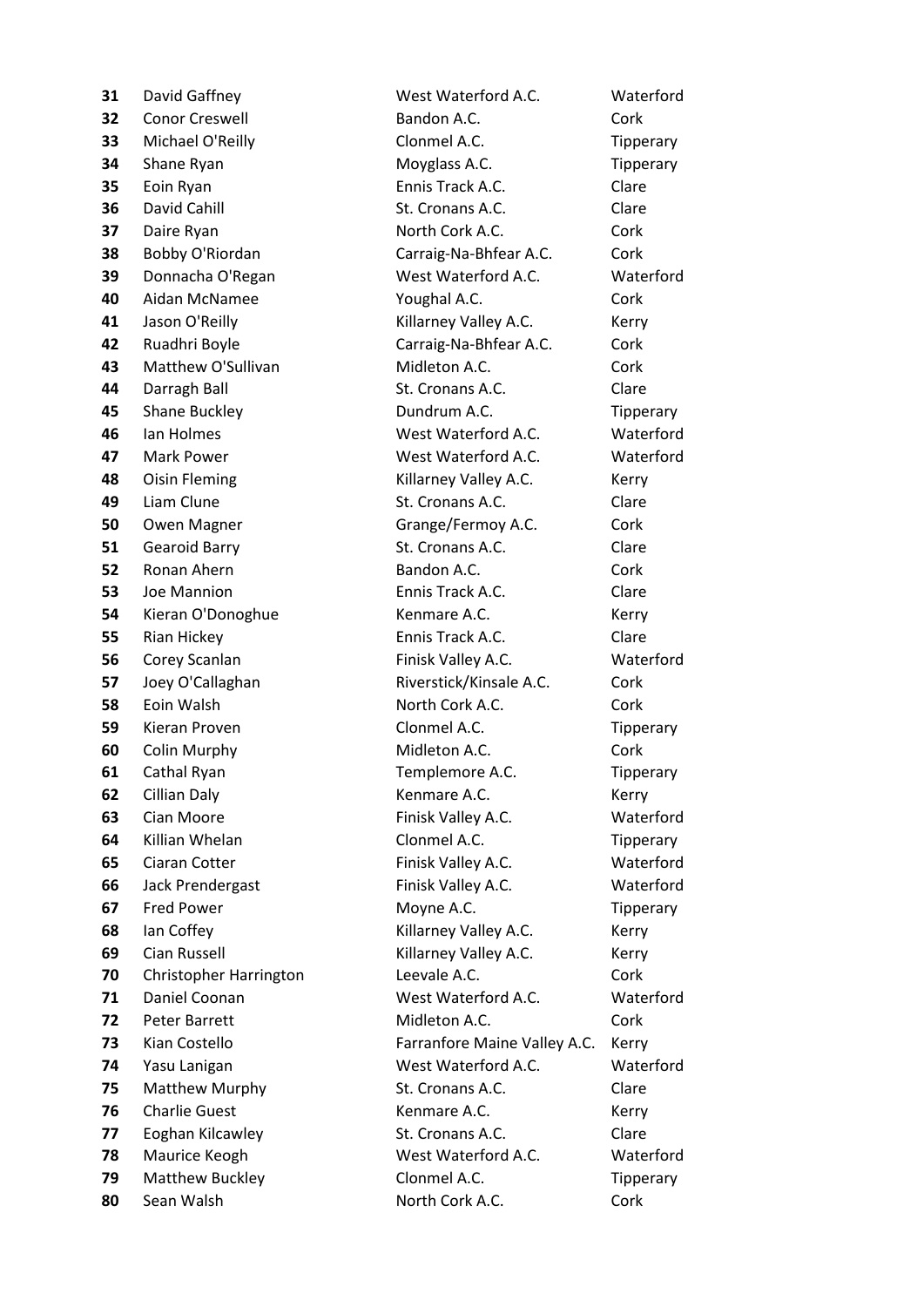| 81  | Ethan Walsh       | Moyne A.C.                  | Tipperary |
|-----|-------------------|-----------------------------|-----------|
| 82  | Andrew Mulcahy    | Midleton A.C.               | Cork      |
| 83  | Niall Brennan     | Ferrybank A.C.              | Waterford |
| 84  | Luke Mulcahy      | Midleton A.C.               | Cork      |
| 85  | Shane Ahearne     | Clonmel A.C.                | Tipperary |
| 86  | Conor O'Gorman    | Clonmel A.C.                | Tipperary |
| 87  | Tom O'Driscoll    | Dundrum A.C.                | Tipperary |
| 88  | Charlie Nicholson | St. Catherine's (Cork) A.C. | Cork      |
| 89  | Owen Quigley      | Clonmel A.C.                | Tipperary |
| 90  | Frank Doyle       | Moyne A.C.                  | Tipperary |
| 91  | Henry Pim         | Ferrybank A.C.              | Waterford |
| 92  | Cathal O'Gorman   | Clonmel A.C.                | Tipperary |
| 93  | Kevin Dower       | West Waterford A.C.         | Waterford |
| 94  | Cathal Kelleher   | Kenmare A.C.                | Kerry     |
| 95  | Cormac Burke      | Moyne A.C.                  | Tipperary |
| 96  | Cathal Whooley    | Carraig-Na-Bhfear A.C.      | Cork      |
| 97  | John Paul McManus | Midleton A.C.               | Cork      |
| 98  | Alan Cantwell     | K.C.K. A.C.                 | Waterford |
| 99  | Eamonn Meehan     | North Cork A.C.             | Cork      |
| 100 | Fionn Brennan     | Youghal A.C.                | Cork      |
| 101 | Oisin O'Connell   | Youghal A.C.                | Cork      |

#### **Club Team Points**

| Place Club              |                       | <b>Positions</b> | <b>Points</b> |
|-------------------------|-----------------------|------------------|---------------|
| 1                       | Bandon A.C.           | 11, 12, 20, 28   | 71            |
| $\mathbf{2}$            | St. Cronans A.C.      | 14, 18, 36, 44   | 112           |
| 3                       | North Cork A.C.       | 2, 26, 37, 58    | 123           |
| 4                       | Ennis Track A.C.      | 7, 30, 35, 53    | 125           |
| 5                       | West Waterford A.C.   | 25, 31, 39, 46   | 141           |
| 6                       | Clonmel A.C.          | 21, 29, 33, 59   | 142           |
| $\overline{\mathbf{z}}$ | Killarney Valley A.C. | 4, 41, 48, 68    | 161           |
| 8                       | Midleton A.C.         | 16, 43, 60, 72   | 191           |
| 9                       | Kenmare A.C.          | 15, 54, 62, 76   | 207           |
| 10                      | Finisk Valley A.C.    | 56, 63, 65, 66   | 250           |
| 11                      | Youghal A.C.          | 10, 40, 100, 101 | 251           |
| 12                      | Moyne A.C.            | 24, 67, 81, 90   | 262           |

# **County Team Points**

| <b>Place County</b> | <b>Positions</b>       | <b>Points</b> |
|---------------------|------------------------|---------------|
| Cork                | 1, 2, 6, 10, 11, 12    | 42            |
| Clare               | 7, 9, 13, 14, 18, 19   | 80            |
| Tipperary           | 21, 23, 24, 27, 29, 33 | 157           |
| Kerry               | 4, 15, 22, 41, 48, 54  | 184           |
| Waterford           | 3, 25, 31, 39, 46, 47  | 191           |

# **Girls under 12**

|              | <b>1</b> Sarah Hosey  | Dooneen A.C.            | Limerick |
|--------------|-----------------------|-------------------------|----------|
| $\mathbf{2}$ | Neasa Ni Ainifein     | Ennis Track A.C.        | Clare    |
|              | <b>3</b> Kate Redmond | Riverstick/Kinsale A.C. | Cork     |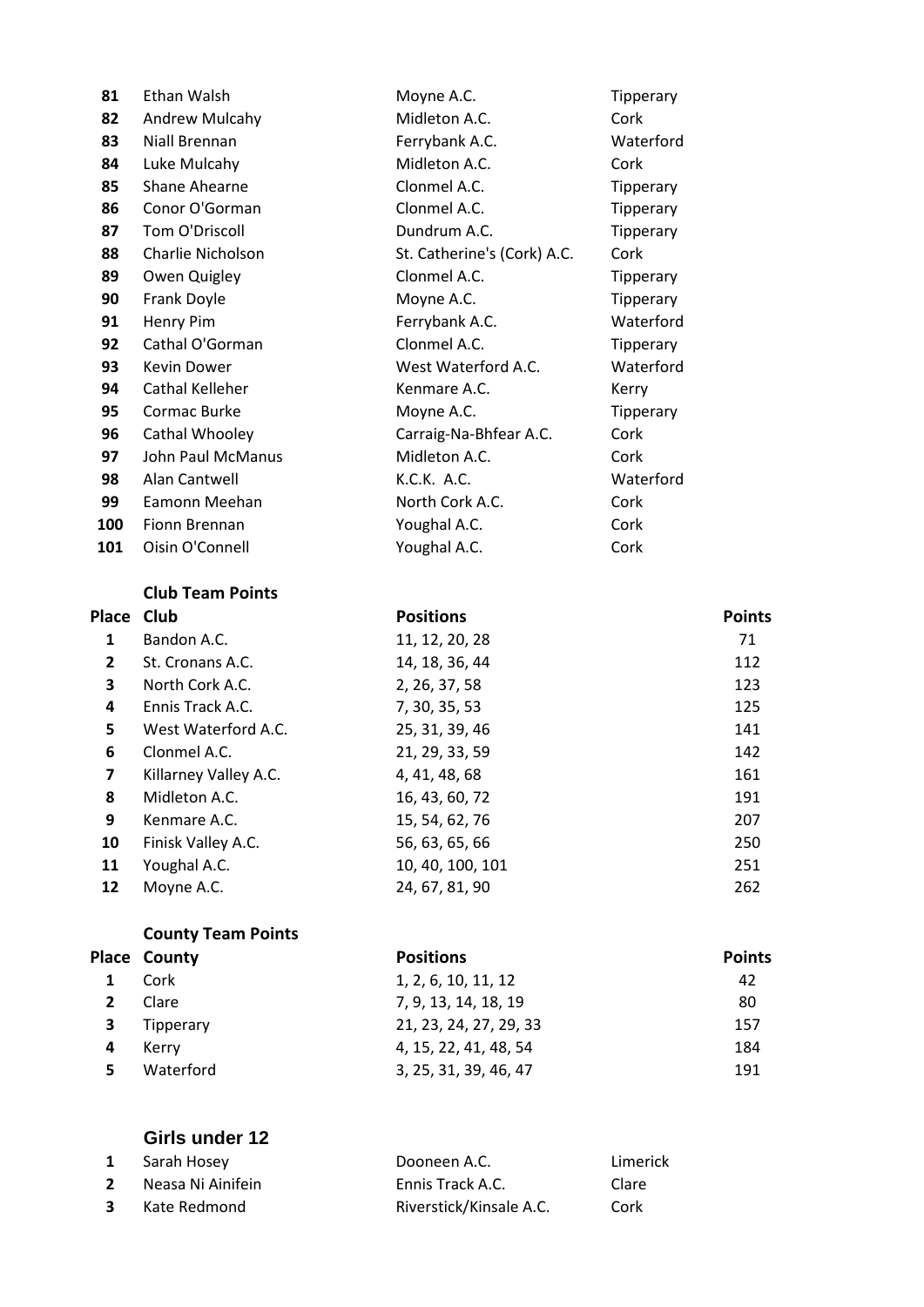| 4  | Maeve O'Neill          | Doheny A.C.                  | Cork      |
|----|------------------------|------------------------------|-----------|
| 5. | Aniela Borkowski-Hogan | North Cork A.C.              | Cork      |
| 6  | Avril Cashman          | Youghal A.C.                 | Cork      |
| 7  | Emma Landers           | Youghal A.C.                 | Cork      |
| 8  | Penny Cronin           | Carraig-Na-Bhfear A.C.       | Cork      |
| 9  | <b>Ellen Murphy</b>    | North Cork A.C.              | Cork      |
| 10 | Maria Campbell         | Dooneen A.C.                 | Limerick  |
| 11 | Sarah Butler           | Dooneen A.C.                 | Limerick  |
| 12 | Kate Burke             | Moyglass A.C.                | Tipperary |
| 13 | <b>Ellen Carey</b>     | KIB/N. Clare                 | Clare     |
| 14 | Robyn Buckley          | Youghal A.C.                 | Cork      |
| 15 | Erin Joyce             | Youghal A.C.                 | Cork      |
| 16 | Shauna McCarthy        | Farranfore Maine Valley A.C. | Kerry     |
| 17 | <b>Avril Millerick</b> | Youghal A.C.                 | Cork      |
| 18 | Ciara Meehan           | Marian A.C.                  | Clare     |
| 19 | Kathryn O'Mahony       | Carraig-Na-Bhfear A.C.       | Cork      |
| 20 | Lorna Ryan             | Dundrum A.C.                 | Tipperary |
| 21 | <b>Rachel Rusk</b>     | St. Cronans A.C.             | Clare     |
| 22 | <b>Aisling Moloney</b> | Ennis Track A.C.             | Clare     |
| 23 | Eva Murphy             | Youghal A.C.                 | Cork      |
| 24 | Caoimhe Prendergast    | West Waterford A.C.          | Waterford |
| 25 | Saoirse Crowe          | St. Marys (Clare) A.C.       | Clare     |
| 26 | <b>Ellen Mannion</b>   | Ennis Track A.C.             | Clare     |
| 27 | Aoife Anderson         | Ennis Track A.C.             | Clare     |
| 28 | <b>Rion Walsh</b>      | Youghal A.C.                 | Cork      |
| 29 | Orna Moynihan          | St. Cronans A.C.             | Clare     |
| 30 | Alex Cashman           | Youghal A.C.                 | Cork      |
| 31 | Leila O'Reilly         | St. Catherine's (Cork) A.C.  | Cork      |
| 32 | Maria Bermingham       | St. Marys (Clare) A.C.       | Clare     |
| 33 | Caoimhe Cahill         | St. Cronans A.C.             | Clare     |
| 34 | Ali Cunningham         | West Waterford A.C.          | Waterford |
| 35 | <b>Eve Power</b>       | West Waterford A.C.          | Waterford |
| 36 | <b>Grace Carmody</b>   | Marian A.C.                  | Clare     |
| 37 | Leanne Healy           | Marian A.C.                  | Clare     |
| 38 | Kate Keogh             | West Waterford A.C.          | Waterford |
| 39 | Nicole Buckley         | Riverstick/Kinsale A.C.      | Cork      |
| 40 | Lia Cunningham         | West Waterford A.C.          | Waterford |
| 41 | Michelle Healy         | Marian A.C.                  | Clare     |
| 42 | <b>Avril Lillis</b>    | Ennis Track A.C.             | Clare     |
| 43 | Aoife Dwyer            | Moyne A.C.                   | Tipperary |
| 44 | Grace McKiernan        | St. Marys (Clare) A.C.       | Clare     |
| 45 | Lily O'Riordan         | Carraig-Na-Bhfear A.C.       | Cork      |
| 46 | <b>Helen Cleere</b>    | Moyne A.C.                   | Tipperary |
| 47 | Eve Dwyer              | West Waterford A.C.          | Waterford |
| 48 | Orla Ryan              | Dundrum A.C.                 | Tipperary |
| 49 | Hannah Morrissey       | Ennis Track A.C.             | Clare     |
| 50 | Victoria Amiadamen     | Dooneen A.C.                 | Limerick  |
| 51 | Kate Ferncombe         | Dundrum A.C.                 | Tipperary |
| 52 | <b>Emer Conroy</b>     | Dooneen A.C.                 | Limerick  |
| 53 | Victoria Luptan        | Moyne A.C.                   | Tipperary |
|    |                        |                              |           |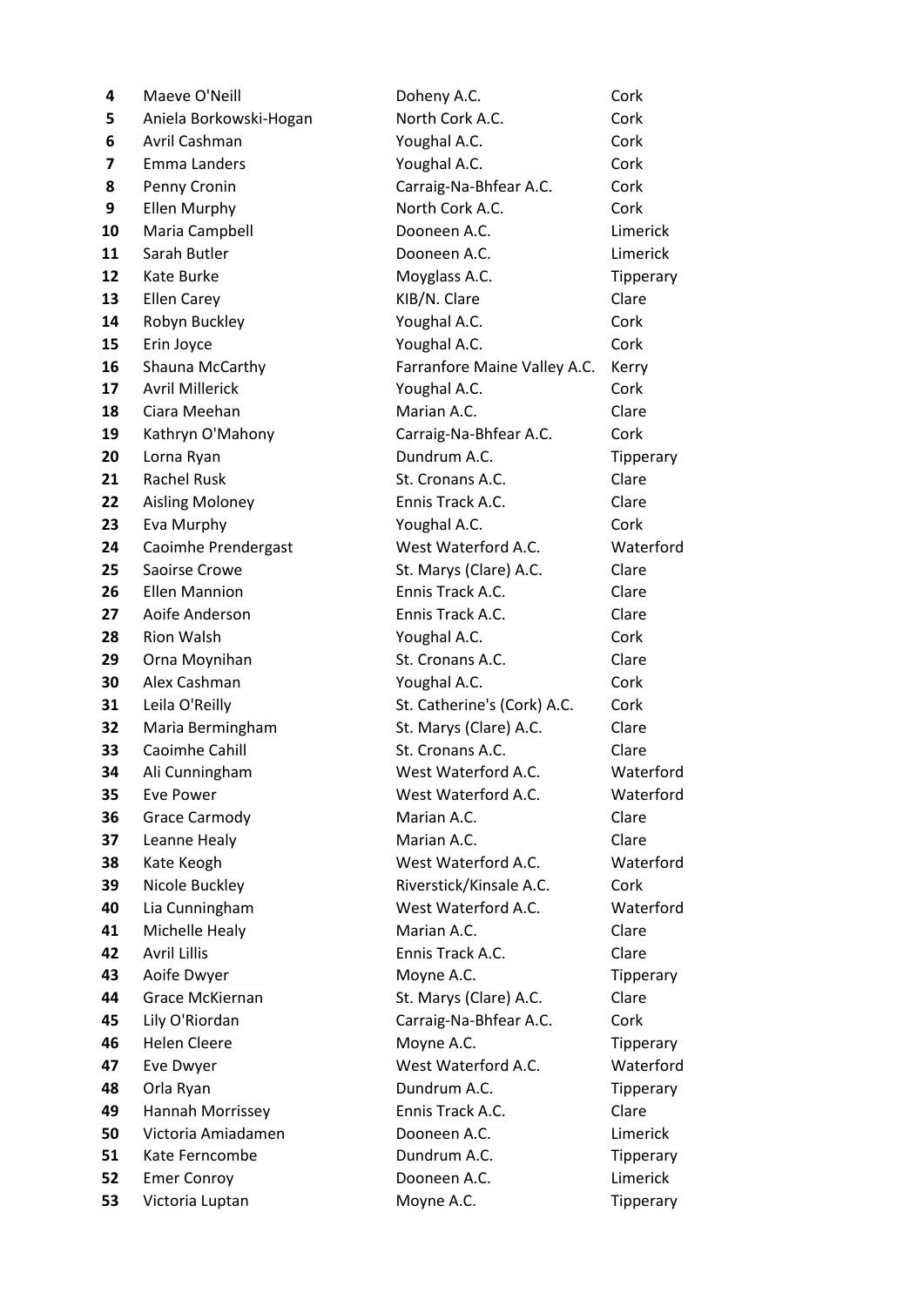Grace Rooney **Communist Constructs Cork** Youghal A.C. **Cork**  Heliise Loore Vahi **Midleton A.C.** Cork Ellen Murphy **Bandon A.C.** Cork Neasa ni Lachtnain **Ennis Track A.C.** Clare Louise Hickey **Moyne A.C.** Tipperary Ciara Morrison **St. Nicholas A.C.** Cork Lucy Barry **St. Catherine's (Cork) A.C.** Cork Ellen Meehan North Cork A.C. Cork Rhianna Frawley St. Marys (Clare) A.C. Clare Danielle O'Neill West Muskerry A.C. Cork Anna Duggan Moyglass A.C. Tipperary Ruth Leyden **Ennis Track A.C.** Clare Lucy T McCarthy **Bandon A.C.** Cork Sarah Fitzgerald **Riverstick/Kinsale A.C.** Cork Molly Comerford Ferrybank A.C. Waterford Roisin O'Mullane **St. Cronans A.C.** Clare Pladia Glasgow St. Cronans A.C. Clare Brid Desmond Bandon A.C. Cork Eimear Clune **St. Cronans A.C.** Clare Aisling Browne St. Marys (Clare) A.C. Clare Jane Savage **X 1988** Youghal A.C. **Cork**  Ciara Keohane Carraig-Na-Bhfear A.C. Cork Tia Attewell **St. Marys (Clare) A.C.** Clare Saoirse O'Neill **Bandon A.C.** Cork Rhiann Flynn **West Waterford A.C.** Waterford Celine Durand **Clonmel A.C.** Tipperary Sorcha Daly **Carraig-Na-Bhfear A.C.** Cork Orlaith Lillis **Example 20 Kilmihil A.C.** Clare Tara Gleeson **Moyne A.C.** Tipperary Ciara Power K.C.K. A.C. Waterford 84 Rebcca Kelleher Carraig-Na-Bhfear A.C. Cork Laura Bateman **Bandon A.C.** Cork Brigin Kelleher **Nest Muskerry A.C.** Cork Catherine Walsh North Cork A.C. Cork Cathy Ní Sheanlaoich West Waterford A.C. Waterford Aeidin Johnston Moycarkey Coolcroo A.C. Tipperary Meadbh Mulcahy Clonmel A.C. Tipperary Ellie Twomey **Carraig-Na-Bhfear A.C.** Cork Roisin Manning **North Cork A.C.** Cork Kaileigh Cass **K.C.K. A.C.** K.C.K. A.C. Roisin De Burca **Bandon A.C.** Cork Lucy O'Keeffe Moycarkey Coolcroo A.C. Tipperary Ailis Murphy **Riverstick/Kinsale A.C.** Cork Saoirse O'Connell **Sacies Access Provident A.C.** Cork Emma O'Reilly **Ballymore Cobh A.C.** Cork Emma Dower West Waterford A.C. Waterford Natasha Kilgannon **Matasha Kilgannon** Youghal A.C. **Cork** Cork

# **Place Club Positions Points**

#### **Club Team Points**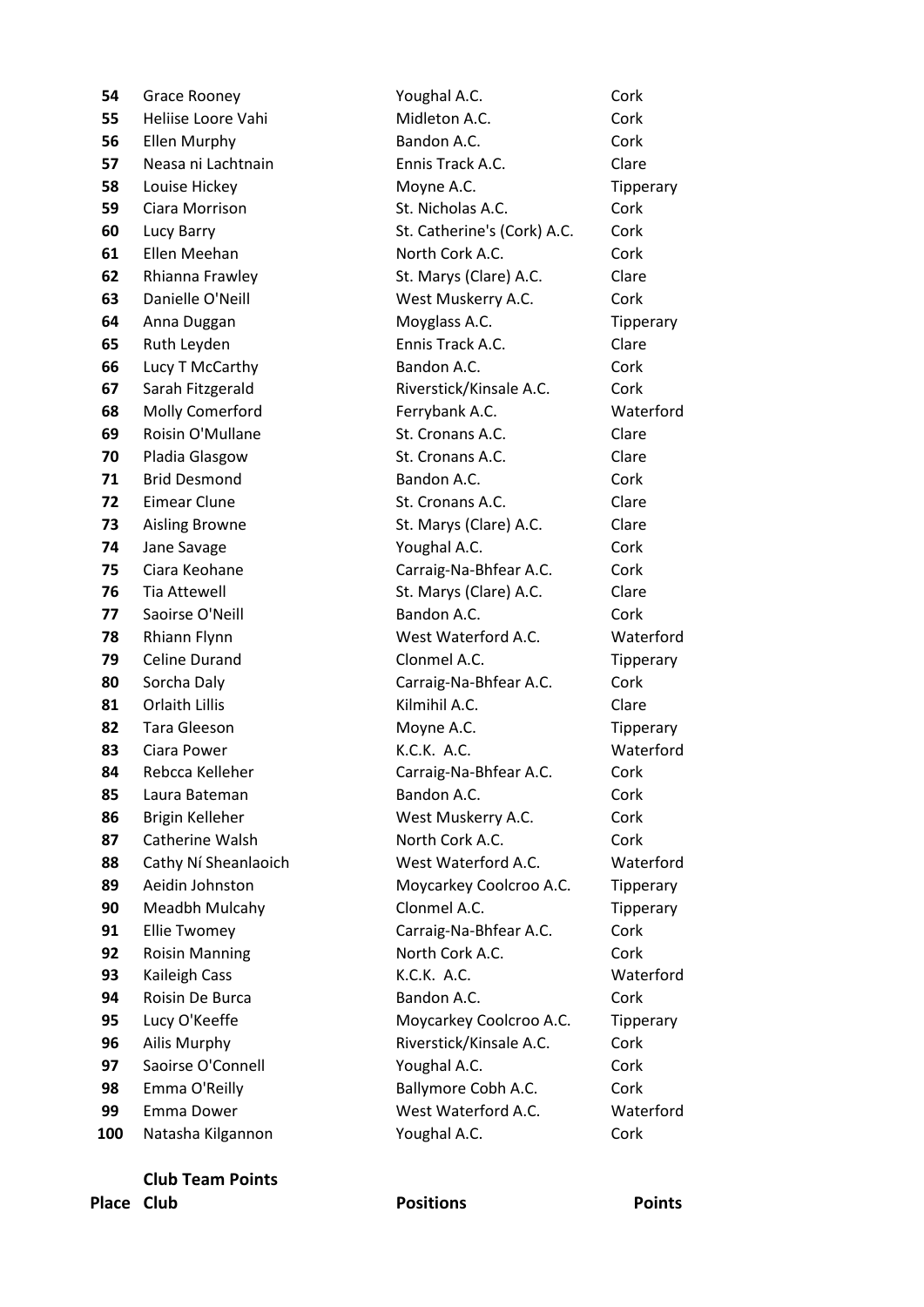| Youghal A.C.            | 6, 7, 14, 15   | 42  |
|-------------------------|----------------|-----|
| Dooneen A.C.            | 1, 10, 11, 50  | 72  |
| Ennis Track A.C.        | 2, 22, 26, 27  | 77  |
| West Waterford A.C.     | 24, 34, 35, 38 | 131 |
| Marian A.C.             | 18, 36, 37, 41 | 132 |
| Carraig-Na-Bhfear A.C.  | 8, 19, 45, 75  | 147 |
| St. Cronans A.C.        | 21, 29, 33, 69 | 152 |
| North Cork A.C.         | 5, 9, 61, 87   | 162 |
| St. Marys (Clare) A.C.  | 25, 32, 44, 62 | 163 |
| Moyne A.C.              | 43, 46, 53, 58 | 200 |
| Riverstick/Kinsale A.C. | 3, 39, 67, 96  | 205 |
| Bandon A.C.             | 56, 66, 71, 77 | 270 |
|                         |                |     |

|   | <b>Place County</b> | <b>Positions</b>       | <b>Points</b> |
|---|---------------------|------------------------|---------------|
|   | 1 Cork              | 3, 4, 5, 6, 7, 8       | 33            |
|   | Clare.              | 2, 13, 18, 21, 22, 25  | 101           |
| ર | Waterford           | 24, 34, 35, 38, 40, 47 | 218           |
|   | Tipperary           | 12, 20, 43, 46, 48, 51 | 220           |

# **Boys under 12**

| 1                       | Niall Murphy          | St. Cronans A.C.             | Clare     |
|-------------------------|-----------------------|------------------------------|-----------|
| $\overline{\mathbf{2}}$ | Cian Spillane         | Farranfore Maine Valley A.C. | Kerry     |
| 3                       | Diarmuid Healy        | Midleton A.C.                | Cork      |
| 4                       | Colin Ryan            | Ennis Track A.C.             | Clare     |
| 5                       | Joe Egan              | Moycarkey Coolcroo A.C.      | Tipperary |
| 6                       | Cian O'Boyle          | Marian A.C.                  | Clare     |
| 7                       | Oisin O'Sullivan      | Doheny A.C.                  | Cork      |
| 8                       | Jack O'Neill          | St. Cronans A.C.             | Clare     |
| 9                       | Jack O'Neill          | Skibbereen A.C.              | Cork      |
| 10                      | Conn Willans          | West Waterford A.C.          | Waterford |
| 11                      | <b>Philip Hayes</b>   | Moyne A.C.                   | Tipperary |
| 12                      | Colm Gillespie        | West Muskerry A.C.           | Cork      |
| 13                      | Callum McCourt        | Bandon A.C.                  | Cork      |
| 14                      | James O'Neill         | West Muskerry A.C.           | Cork      |
| 15                      | <b>Thomas McGuire</b> | Ennis Track A.C.             | Clare     |
| 16                      | Ciaran Bermingham     | St. Marys (Clare) A.C.       | Clare     |
| 17                      | <b>Connor Meaney</b>  | Fergus A.C.                  | Clare     |
| 18                      | <b>Barry Conway</b>   | Fergus A.C.                  | Clare     |
| 19                      | Jake Coffey           | Ferrybank A.C.               | Waterford |
| 20                      | Conor Frawley         | North Cork A.C.              | Cork      |
| 21                      | Tom Walshe            | Nenagh Olympic A.C.          | Tipperary |
| 22                      | Callum McElhinney     | Bantry A.C.                  | Cork      |
| 23                      | Darragh O'Sullivan    | Dooneen A.C.                 | Limerick  |
| 24                      | Cian Lynch            | Killarney Valley A.C.        | Kerry     |
| 25                      | <b>Eolann Treacy</b>  | Midleton A.C.                | Cork      |
| 26                      | Aaron Brodkorb        | Midleton A.C.                | Cork      |
| 27                      | <b>Brian Cott</b>     | Midleton A.C.                | Cork      |
| 28                      | Aaron McLaughlin      | Moyne A.C.                   | Tipperary |
| 29                      | Eoin Lahiffe          | Ennis Track A.C.             | Clare     |
|                         |                       |                              |           |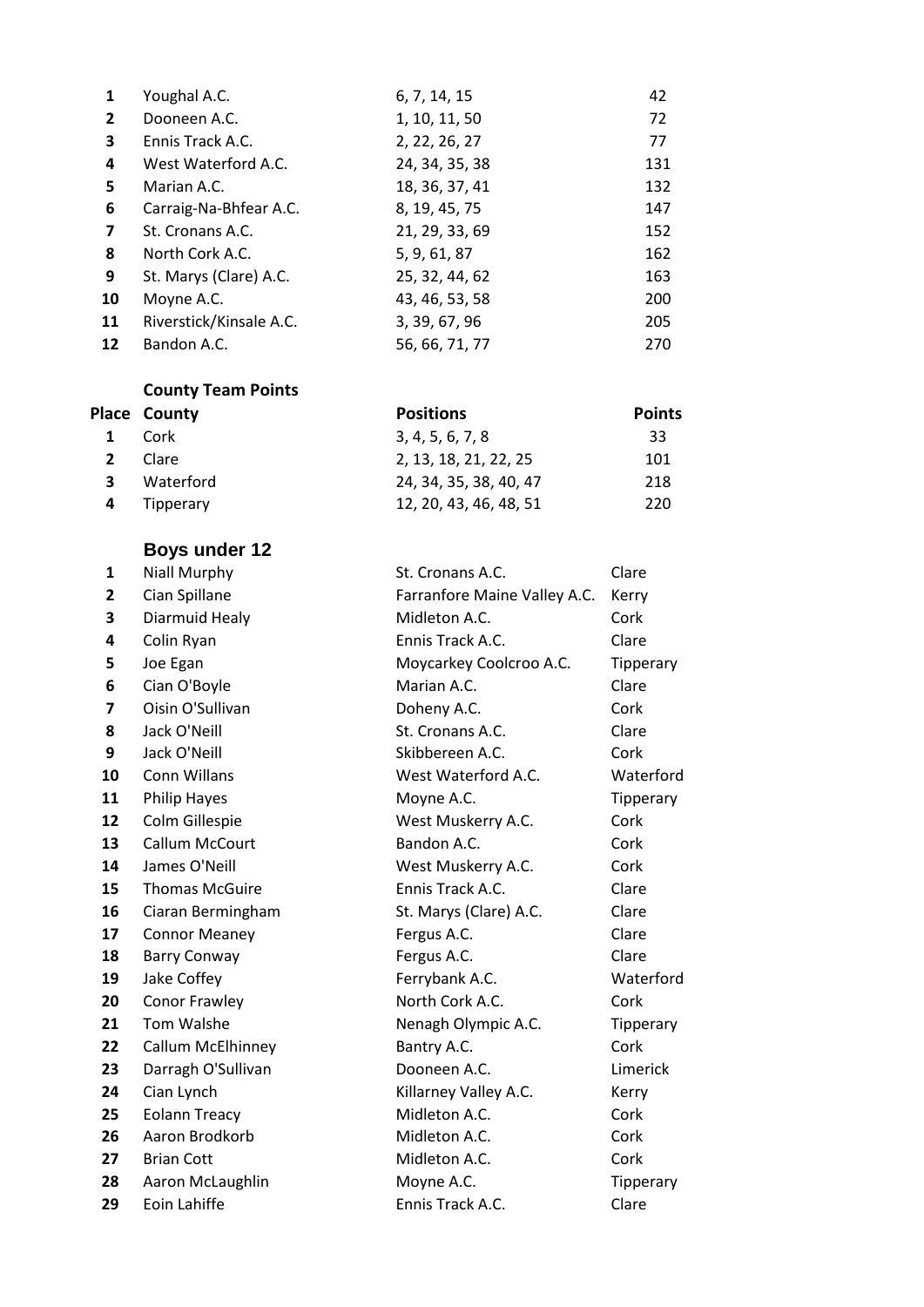Donal Bourke **Millstreet A.C.** Cork Michael Roe Midleton A.C. Cork Oisin Shelly **Moyglass A.C.** Tipperary Brendan O'Sullivan West Muskerry A.C. Cork Callum Hassett St. Cronans A.C. Clare Filip McIntyre **Nenagh Olympic A.C.** Tipperary Ian Griffin **Fergus A.C.** Clare Joseph Buttimer **Bandon A.C.** Cork Odhran McGrath Clonmel A.C. Tipperary Daniel Farrell Waterford A.C. Waterford Luke Ryan **Dooneen A.C.** Limerick Timothy O'Donoghue **Kenmare A.C.** Kerry Darragh Minogue Thurles Crokes A.C. Tipperary John Cahill St. Cronans A.C. Clare Rory Motherway **With Constructs** Youghal A.C. Cork Kelvin O'Carroll **Cancell** Dooneen A.C. Limerick Fearghal Desmond **Leevale A.C.** Cork Padraig Collins **Templemore A.C.** Tipperary Donnacha Murphy Millstreet A.C. Cork Max Cronin **Courcey A.C.** Cork Jamie Neff Midleton A.C. Cork Fionn Cotter **Fergus A.C.** Clare Conor O'Sullivan **Doheny A.C.** Cork Pauric Walsh **Carrick-on-Suir A.C.** Tipperary Conor Fanning Waterford A.C. Waterford Sean Deasy **Bandon A.C.** Cork Adam Butler Moyne A.C. Tipperary Martin Frawley **Ennis Track A.C.** Clare Mark Riordan **North Cork A.C.** Cork Cork A.C. Sean J Kiely **Bandon A.C.** Cork MacDara ? Conaola West Muskerry A.C. Cork Jake Bowe Moyne A.C. Tipperary Jack Cullen **Bandon A.C.** Cork Paudie Barry K.C.K. A.C. Waterford Jack Worrall **Ballymore Cobh A.C.** Cork Shane Culligan **Fergus A.C.** Clare Eoin Kiely **West Waterford A.C.** Waterford Mark McCarthy West Waterford A.C. Waterford Jimmy Kelleher **Kenmare A.C.** Kerry Ronan Mansfield West Waterford A.C. Waterford Alan Quigley Clonmel A.C. Tipperary Jamie Magner Grange/Fermoy A.C. Cork James McCarthy West Muskerry A.C. Cork Ben Norris **Carrick-on-Suir A.C.** Tipperary Nathan Bagge **Ferrybank A.C.** Waterford Nathan O'Halloran **Youghal A.C.** Cork Conal Gallagher Killarney Valley A,C, Kerry Ross Williams **Constant Constant Constant Constant Constant Constant Constant Constant Constant Constant Const** Colm Barry **Colm Barry Colm Barry Colm Barry Colm Barry Reserves AT ACC. Waterford** 

Donnacha Dunphy K.C.K. A.C. Waterford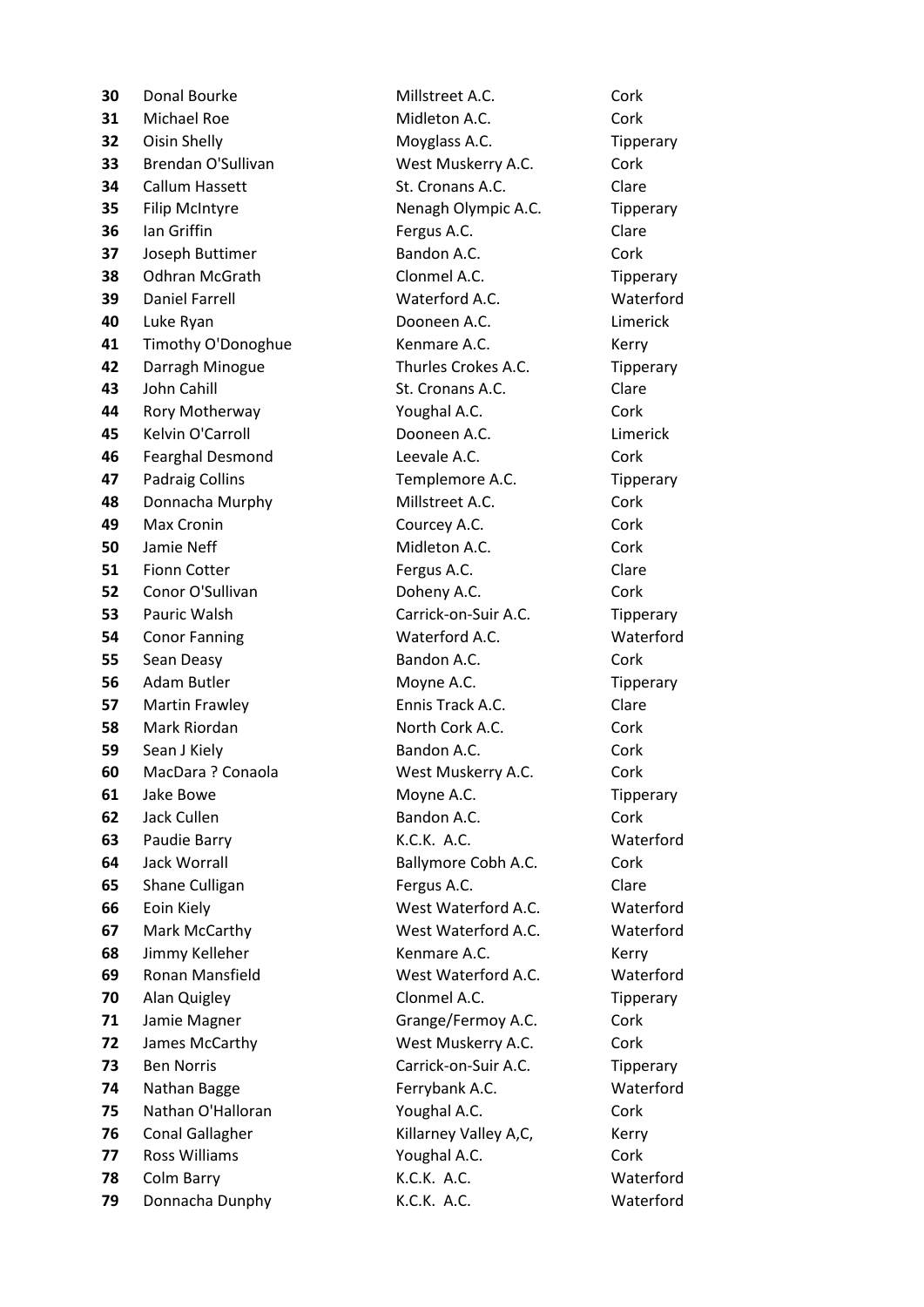| 80    | Noah McConway           | St. Cronans A.C.             | Clare         |
|-------|-------------------------|------------------------------|---------------|
| 81    | Liam Mellett            | Dooneen A.C.                 | Limerick      |
| 82    | Alex Kennedy            | Youghal A.C.                 | Cork          |
| 83    | Kieran Caulfield        | Waterford A.C.               | Waterford     |
| 84    | Darragh McMahon         | St. Marys (Clare) A.C.       | Clare         |
| 85    | Cormac Costello         | Farranfore Maine Valley A.C. | Kerry         |
| 86    | Michael Ahearne         | Clonmel A.C.                 | Tipperary     |
| 87    | <b>Cormac Maher</b>     | Ennis Track A.C.             | Clare         |
| 88    | William Bello           | Ennis Track A.C.             | Clare         |
| 89    | Samuel Olugbue          | Leevale A.C.                 | Cork          |
| 90    | Conor Kilcawley         | St. Cronans A.C.             | Clare         |
| 91    | Paul Cunningham         | K.C.K. A.C.                  | Waterford     |
| 92    | Dylan De Faoite         | West Muskerry A.C.           | Cork          |
| 93    | Samuel Olaoye           | Ennis Track A.C.             | Clare         |
| 94    | Paul Downey             | West Muskerry A.C.           | Cork          |
| 95    | David O'Donoghue        | Killarney Valley A.C.        | Kerry         |
| 96    | Patrick O'Flynn         | North Cork A.C.              | Cork          |
| 97    | Ronan O'Dwyer           | Moycarkey Coolcroo A.C.      | Tipperary     |
| 98    | Adam Brown              | Waterford A.C.               | Waterford     |
| 99    | Jack Kearney            | Ferrybank A.C.               | Waterford     |
| 100   | Dylan Berkeley          | Midleton A.C.                | Cork          |
| 101   | Liam Ryan               | Moyne A.C.                   | Tipperary     |
| 102   | Eoin O'Reilly           | Killarney Valley A.C.        | Kerry         |
| 103   | Kyle Twomey             | Midleton A.C.                | Cork          |
| 104   | Kevin Roche             | Midleton A.C.                | Cork          |
| 105   | Oisin Egan              | North Cork A.C.              | Cork          |
| 106   | <b>Cormac Rowe</b>      | Killarney Valley A.C.        | Kerry         |
| 107   | <b>Blake Walsh</b>      | Moyne A.C.                   | Tipperary     |
|       | <b>Club Team Points</b> |                              |               |
| Place | Club                    | <b>Positions</b>             | <b>Points</b> |
| 1     | Midleton A.C.           | 3, 25, 26, 27                | 81            |
| 2     | St. Cronans A.C.        | 1, 8, 34, 43                 | 86            |
| 3     | Ennis Track A.C.        | 4, 15, 29, 57                | 105           |
| 4     | West Muskerry A.C.      | 12, 14, 33, 60               | 119           |
| 5     | Fergus A.C.             | 17, 18, 36, 51               | 122           |
| 6     | Moyne A.C.              | 11, 28, 56, 61               | 156           |
| 7     | Bandon A.C.             | 13, 37, 55, 59               | 164           |
| 8     | Dooneen A.C.            | 23, 40, 45, 81               | 189           |
| 9     | West Waterford A.C.     | 10, 66, 67, 69               | 212           |
| 10    | Waterford A.C.          | 39, 54, 83, 98               | 274           |
| 11    | Youghal A.C.            | 44, 75, 77, 82               | 278           |
| 12    | North Cork A.C.         | 20, 58, 96, 105              | 279           |
| 13    | Killarney Valley A.C.   | 24, 76, 95, 102              | 297           |
| 14    | K.C.K. A.C.             | 63, 78, 79, 91               | 311           |

| Place County | <b>Positions</b>    | <b>Points</b> |
|--------------|---------------------|---------------|
| 1 Clare      | 1, 4, 6, 8, 15, 16  | 50            |
| 2 Cork       | 3, 7, 9, 12, 13, 14 | 58            |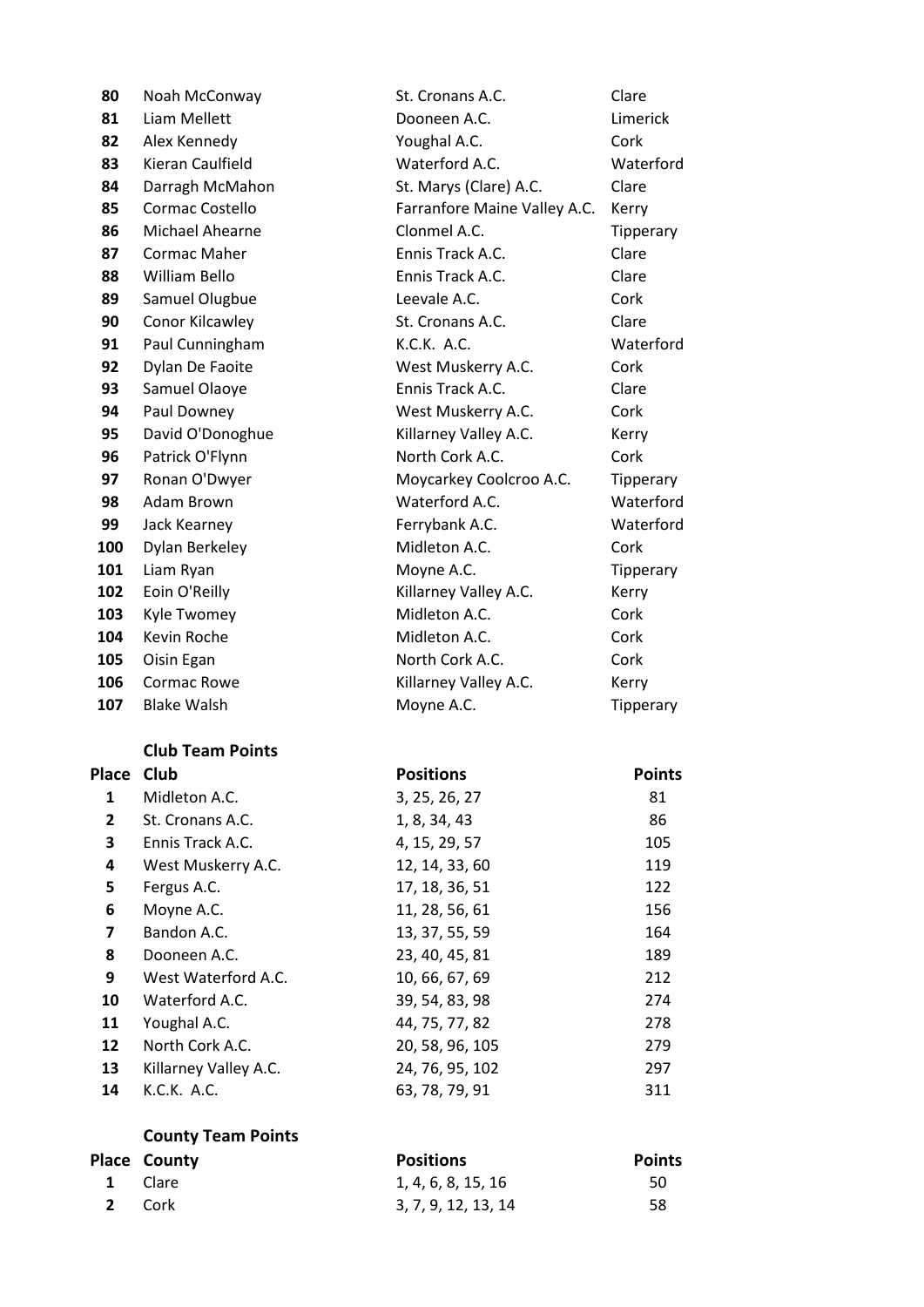| <b>3</b> Tipperary | 5, 11, 21, 28, 32, 35  | 132 |
|--------------------|------------------------|-----|
| 4 Waterford        | 10, 19, 39, 54, 63, 66 | 251 |
| 5 Kerry            | 2, 24, 41, 68, 76, 85  | 296 |

# **Girls under 14**

| 1  | Aimee Hayde           | Newport A.C.                | Tipperary |
|----|-----------------------|-----------------------------|-----------|
| 2  | Meghan Carr           | St. Catherine's (Cork) A.C. | Cork      |
| 3  | Jane Buckley          | Bandon A.C.                 | Cork      |
| 4  | <b>Rhona Randles</b>  | Kenmare A.C.                | Kerry     |
| 5  | Sarah Morrison        | St. Nicholas A.C.           | Cork      |
| 6  | Una O'Brien           | Tramore A.C.                | Waterford |
| 7  | Lucy Holmes           | West Waterford A.C.         | Waterford |
| 8  | <b>Sinead Lillis</b>  | Kilmihil A.C.               | Clare     |
| 9  | Lucy O'Keeffe         | Youghal A.C.                | Cork      |
| 10 | Mallaidh O'Neill      | Skibbereen A.C.             | Cork      |
| 11 | Laura Quinlivan       | Kilmihil A.C.               | Clare     |
| 12 | Shannon Cotter        | West Muskerry A.C.          | Cork      |
| 13 | Mary Kate Prendergast | West Waterford A.C.         | Waterford |
| 14 | <b>Roisin Cahill</b>  | Ennis Track A.C.            | Clare     |
| 15 | Emma Murray           | Coolquill A.C.              | Tipperary |
| 16 | Amy Sexton            | KIB/N. Clare                | Clare     |
| 17 | Romy Fehily           | Dooneen A.C.                | Limerick  |
| 18 | Aine Garry            | Fergus A.C.                 | Clare     |
| 19 | Lucy Flanagan         | KIB/N. Clare                | Clare     |
| 20 | Orla Coffey           | Carraig-Na-Bhfear A.C.      | Cork      |
| 21 | Leah McMahon          | St. Cronans A.C.            | Clare     |
| 22 | Olivia Tuthill        | Bandon A.C.                 | Cork      |
| 23 | Heather O'Connor      | Tramore A.C.                | Waterford |
| 24 | Emma Coleman          | Newport A.C.                | Tipperary |
| 25 | Eva Carey             | Ennis Track A.C.            | Clare     |
| 26 | Lesley Cashman        | Youghal A.C.                | Cork      |
| 27 | Helena Barry          | K.C.K. A.C.                 | Waterford |
| 28 | Shauna O'Gorman       | Kilmihil A.C.               | Clare     |
| 29 | Katelyn Kelleher      | West Muskerry A.C.          | Cork      |
| 30 | <b>Ellie Pike</b>     | Ennis Track A.C.            | Clare     |
| 31 | Aife O'Neill          | Doheny A.C.                 | Cork      |
| 32 | Katie Murphy          | Bandon A.C.                 | Cork      |
| 33 | Annie Maher           | West Muskerry A.C.          | Cork      |
| 34 | Carla Griffin         | Ennis Track A.C.            | Clare     |
| 35 | Grainne Egan          | North Cork A.C.             | Cork      |
| 36 | Megan Keogh           | West Waterford A.C.         | Waterford |
| 37 | Siofra O'Dea          | KIB/N. Clare                | Clare     |
| 38 | Aoife O'Brien         | West Waterford A.C.         | Waterford |
| 39 | Kate Killagrew        | West Waterford A.C.         | Waterford |
| 40 | Aine Talty            | KIB/N. Clare                | Clare     |
| 41 | Aoife Madigan         | St. Cronans A.C.            | Clare     |
| 42 | Anna Duffin           | Waterford A.C.              | Waterford |
| 43 | Jane Buttimer         | Bandon A.C.                 | Cork      |
| 44 | Helene Marie Vahi     | Midleton A.C.               | Cork      |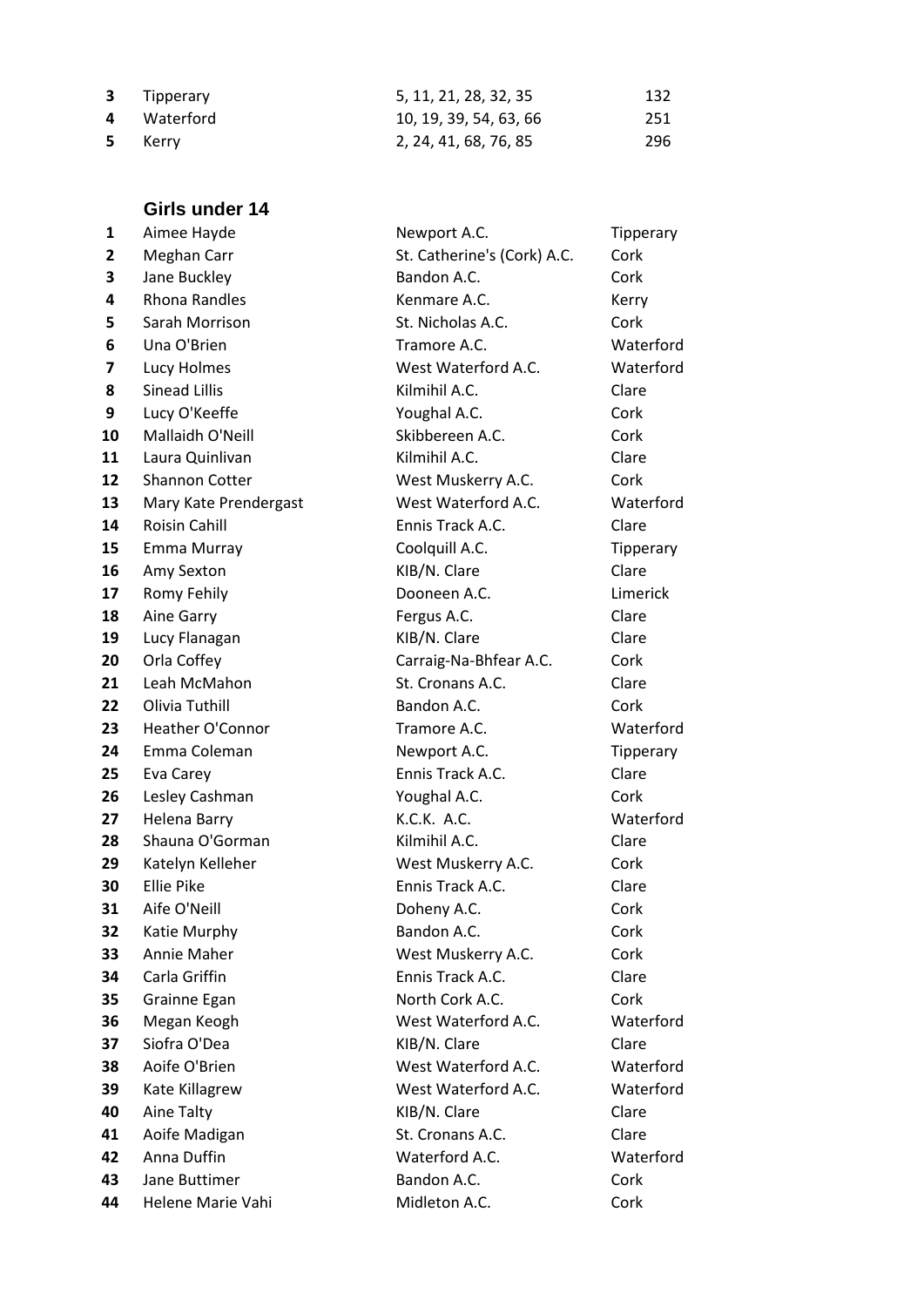#### **Club Team Points**

|            | <b>Club Team Points</b> |                  |               |
|------------|-------------------------|------------------|---------------|
| Place Club |                         | <b>Positions</b> | <b>Points</b> |
|            | West Waterford A.C.     | 7, 13, 36, 38    | 94            |
|            | Bandon A.C.             | 3, 22, 32, 43    | 100           |

 Sinead Horan **Communist Contract Contract Dundrum A.C.** Tipperary Sarah O'Neill West Muskerry A.C. Cork Orla Winston Clonmel A.C. Tipperary Shiona Dunphy K.C.K. A.C. Waterford Emer McGlynn Waterford A.C. Waterford Aoife O'Sullivan **Consult A.C.** Cork Cork Maggie Sillett **Ballymore Cobh A.C.** Cork Emma Gleeson Moyne A.C. Tipperary Meabh O'Malley KIB/N. Clare Clare Niamh Conlon **Constant Constant Constant Constant Constant Constant Constant Constant Constant Constant Const**  Sinead Kearney **Carraig-Na-Bhfear A.C.** Cork Ciara Hurley **Communist Contract Contract Contract Contract Contract Contract Contract Contract Contract Contract Contract Contract Contract Contract Contract Contract Contract Contract Contract Contract Contract Cont**  Claire Caulfield Waterford A.C. Waterford Laetitia Fitzgibbon Grange/Fermoy A.C. Cork Rose-Marie Buckley Riverstick/Kinsale A.C. Cork Ava Johnson **Dooneen A.C.** Limerick Eimear O'Leary **Millstreet A.C.** Cork Emma B Lowe **Ferrybank A.C.** Waterford Tao Behan K.C.K. A.C. Waterford Michelle Sage Newport A.C. Tipperary Ava Fennessy Clonmel A.C. Tipperary Blathnaid Ryan Newport A.C. Tipperary Jennifer Kearney **Carraig-Na-Bhfear A.C.** Cork Nicole Dalton **Carraig-Na-Bhfear A.C.** Cork Roise ni Lachtnain **Ennis Track A.C.** Clare Kerry Barrett **Youghal A.C.** Cork Aisling Dwyer Moyne A.C. Tipperary Eabha Walsh **Youghal A.C.** Cork Sarah Finn **Newport A.C.** Tipperary Caoimhe Deasy **Bandon A.C.** Cork Kate Bergin **Moyne A.C.** Tipperary Caoimhe Daly **Caoimhe Daly** Kenmare A.C. Kerry Carla Fanning **Carla Fanning** Waterford A.C. Waterford Aisling Power K.C.K. A.C. Waterford Nicola Tuthill Bandon A.C. Cork Grainne Twomey West Muskerry A.C. Cork 81 Aine Duggan Moyne A.C. Tipperary Hannah Hallahan West Waterford A.C. Waterford Teresa Ryan **Ennis Track A.C.** Clare Tara Deasy **Ennis Track A.C.** Clare Brid Moynihan **Clonmel A.C.** Tipperary Emily Sheridan **Ballymore Cobh A.C.** Cork 87 Emer Foley **Grange/Fermoy A.C.** Cork 88 Andrea O'Carroll **Branch Cooneen A.C. Limerick** Aoife Barry K.C.K. A.C. Waterford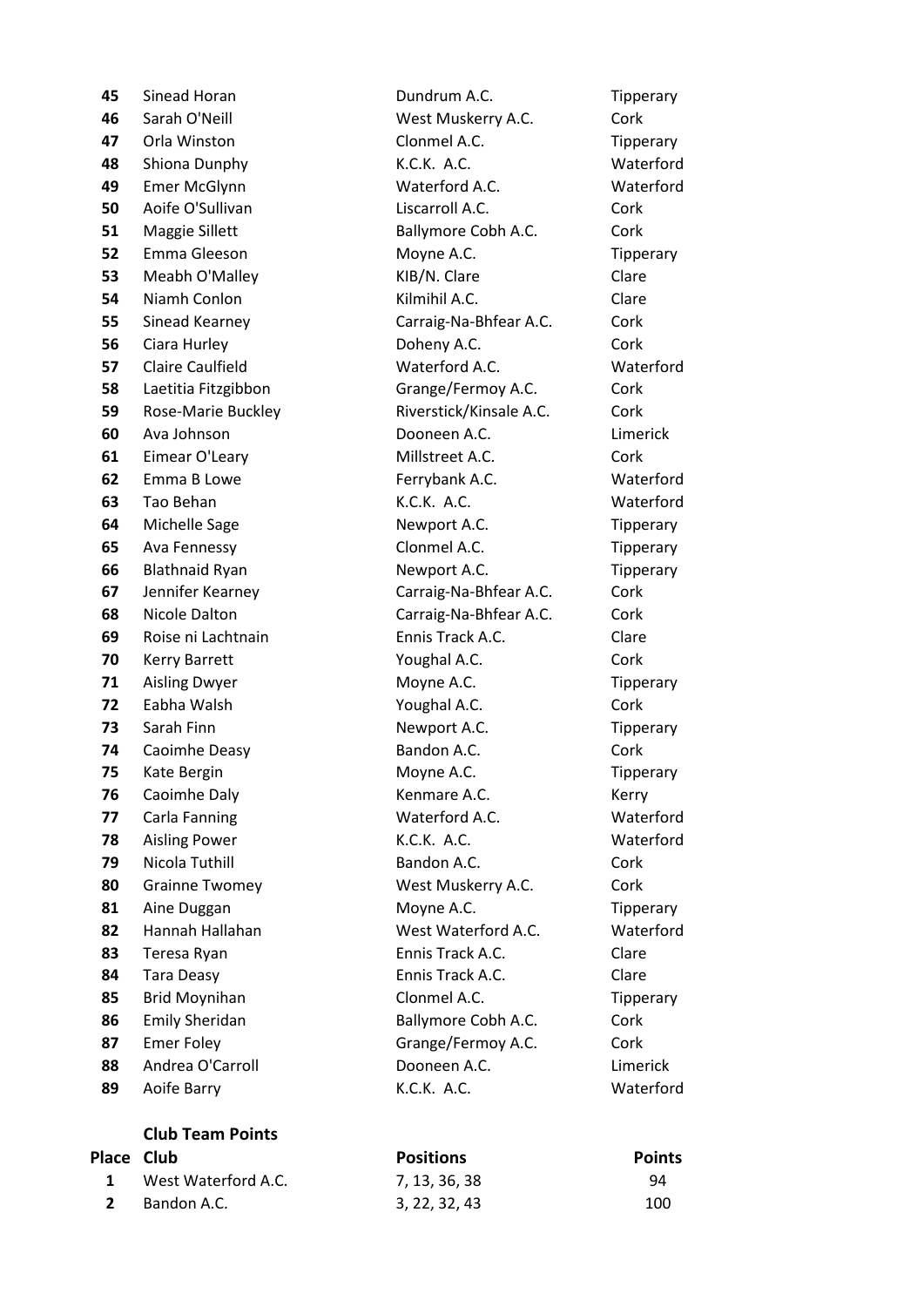| $\overline{\mathbf{3}}$ | Kilmihil A.C.          | 8, 11, 28, 54  | 101 |
|-------------------------|------------------------|----------------|-----|
| 4                       | Ennis Track A.C.       | 14, 25, 30, 34 | 103 |
| 5                       | KIB/N. Clare           | 16, 19, 37, 40 | 112 |
| 6                       | West Muskerry A.C.     | 12, 29, 33, 46 | 120 |
| 7                       | Newport A.C.           | 1, 24, 64, 66  | 155 |
| 8                       | Youghal A.C.           | 9, 26, 70, 72  | 177 |
| 9                       | Carraig-Na-Bhfear A.C. | 20, 55, 67, 68 | 210 |
| 10                      | K.C.K. A.C.            | 27, 48, 63, 78 | 216 |
| 11                      | Waterford A.C.         | 42, 49, 57, 77 | 225 |
| 12                      | Moyne A.C.             | 52, 71, 75, 81 | 279 |

|              | <b>Place County</b> | <b>Positions</b>      | <b>Points</b> |
|--------------|---------------------|-----------------------|---------------|
| 1            | Cork                | 2, 3, 5, 9, 10, 12    | 41            |
| $\mathbf{2}$ | Clare               | 8, 11, 14, 16, 18, 19 | 86            |
| 3.           | Waterford           | 6, 7, 13, 23, 27, 36  | 112           |
| 4            | Tipperary           | 1, 15, 24, 45, 47, 52 | 184           |

# **Boys under 14**

| 1  | Daire O'Sullivan             | Carraig-Na-Bhfear A.C.  | Cork      |
|----|------------------------------|-------------------------|-----------|
| 2  | Eoin Redmond                 | Riverstick/Kinsale A.C. | Cork      |
| 3  | Ben Whelehan                 | KIB/N. Clare            | Clare     |
| 4  | Adam Ryan                    | Newport A.C.            | Tipperary |
| 5  | <b>Ted Collins</b>           | Nenagh Olympic A.C.     | Tipperary |
| 6  | Paul Hartnett                | Midleton A.C.           | Cork      |
| 7  | Oisin O'Riordan              | West Waterford A.C.     | Waterford |
| 8  | Connor O'Neill               | West Muskerry A.C.      | Cork      |
| 9  | <b>Matthew Power</b>         | Ennis Track A.C.        | Clare     |
| 10 | John O'Flynn                 | North Cork A.C.         | Cork      |
| 11 | Riain Brennan                | Leevale A.C.            | Cork      |
| 12 | <b>Tommie Connolly</b>       | Leevale A.C.            | Cork      |
| 13 | Eoin Hearne                  | Ferrybank A.C.          | Waterford |
| 14 | <b>Tadhg Maurice Manning</b> | West Muskerry A.C.      | Cork      |
| 15 | <b>Niall Desmond</b>         | Bandon A.C.             | Cork      |
| 16 | Cathal Fitzgerald            | Carraig-Na-Bhfear A.C.  | Cork      |
| 17 | Callum Hurley                | Ferrybank A.C.          | Waterford |
| 18 | Ethan Hurley                 | Ferrybank A.C.          | Waterford |
| 19 | Dylan McLaughlin             | Moyne A.C.              | Tipperary |
| 20 | Ciaran McNamee               | Youghal A.C.            | Cork      |
| 21 | Nathan Wright                | Lios Tuathail A.C.      | Kerry     |
| 22 | <b>Fionn Harrington</b>      | Bandon A.C.             | Cork      |
| 23 | <b>Dylan Casey</b>           | Ennis Track A.C.        | Clare     |
| 24 | Padraig Fitzgerald           | K.C.K. A.C.             | Waterford |
| 25 | Niall Hogan                  | KIB/N. Clare            | Clare     |
| 26 | Diarmuid Fahy                | KIB/N. Clare            | Clare     |
| 27 | <b>Diarmuid Desmond</b>      | Leevale A.C.            | Cork      |
| 28 | Eoghan Heaney                | Leevale A.C.            | Cork      |
| 29 | Peter Ronan                  | Bandon A.C.             | Cork      |
| 30 | Fintan O'Sullivan            | Dooneen A.C.            | Limerick  |
| 31 | Gavin Kelleher               | Bandon A.C.             | Cork      |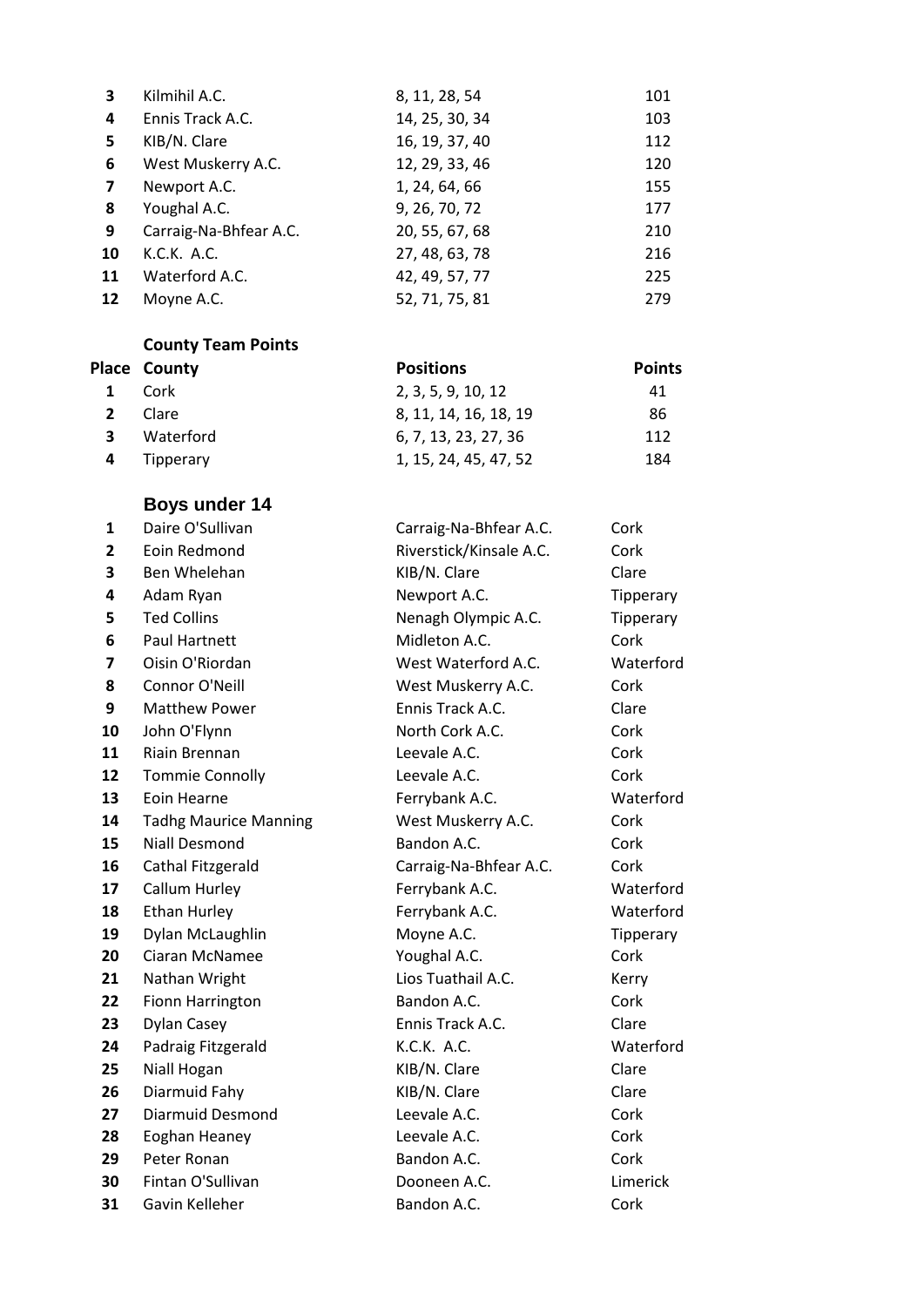| 32           | Conor Blake                       | St. John's A.C.             | Clare         |
|--------------|-----------------------------------|-----------------------------|---------------|
| 33           | Seamas Fitzgerald                 | K.C.K. A.C.                 | Waterford     |
| 34           | Conor Shanahan                    | Ennis Track A.C.            | Clare         |
| 35           | Fionn O'Connell                   | Iveragh A.C.                | Kerry         |
| 36           | Jack O'Neill                      | North Cork A.C.             | Cork          |
| 37           | <b>Tiernan Morrissey</b>          | Leevale A.C.                | Cork          |
| 38           | Dean Casey                        | Ennis Track A.C.            | Clare         |
| 39           | Eoin Hurley                       | KIB/N. Clare                | Clare         |
| 40           | Liam Cotter                       | KIB/N. Clare                | Clare         |
| 41           | Darragh O'Neill                   | Ennis Track A.C.            | Clare         |
| 42           | <b>Christopher Corbally Maher</b> | Dundrum A.C.                | Tipperary     |
| 43           | <b>Kevin Barry</b>                | St. Catherine's (Cork) A.C. | Cork          |
| 44           | Timothy O'Reilly                  | Togher A.C.                 | Cork          |
| 45           | <b>Jack Power</b>                 | Ennis Track A.C.            | Clare         |
| 46           | David McCarthy                    | Riverstick/Kinsale A.C.     | Cork          |
| 47           | <b>Rory Desmond</b>               | Bandon A.C.                 | Cork          |
| 48           | Ciaran Frisby                     | West Waterford A.C.         | Waterford     |
| 49           | Craig Harrington                  | Leevale A.C.                | Cork          |
| 50           | Sean Mintern                      | Leevale A.C.                | Cork          |
| 51           | Cormac Moloney                    | Moyne A.C.                  | Tipperary     |
| 52           | Eoin Fitzgerald                   | Youghal A.C.                | Cork          |
| 53           | Ruairi Harrington                 | Bandon A.C.                 | Cork          |
| 54           | Gavin Ryan                        | Moyne A.C.                  | Tipperary     |
| 55           | Darragh Buckley                   | Youghal A.C.                | Cork          |
| 56           | <b>Kieran Dower</b>               | West Waterford A.C.         | Waterford     |
| 57           | Mark Blackwell                    | West Waterford A.C.         | Waterford     |
|              | <b>Club Team Points</b>           |                             | <b>Points</b> |
| Place        | Club                              | <b>Positions</b>            | 78            |
| $\mathbf{1}$ | Leevale A.C.                      | 11, 12, 27, 28              | 93            |
| $\mathbf{2}$ | KIB/N. Clare                      | 3, 25, 26, 39               | 97            |
| 3            | Bandon A.C.                       | 15, 22, 29, 31              | 104           |
| 4            | Ennis Track A.C.                  | 9, 23, 34, 38               | 168           |
| 5            | West Waterford A.C.               | 7, 48, 56, 57               |               |

|              | <b>Place County</b> | <b>Positions</b>      | <b>Points</b> |
|--------------|---------------------|-----------------------|---------------|
| $\mathbf{1}$ | – Cork              | 1, 2, 6, 8, 10, 11    | 38            |
|              | Waterford           | 7, 13, 17, 18, 24, 33 | 112           |
| 3            | Clare               | 3, 9, 23, 25, 26, 32  | 118           |
| 4            | Tipperary           | 4, 5, 19, 42, 51, 54  | 175           |

# **Girls under 16**

|              | 1 Tamzin Muldowney      | Midleton A.C.               | Cork      |
|--------------|-------------------------|-----------------------------|-----------|
| $\mathbf{2}$ | Laura Hayes             | St. Catherine's (Cork) A.C. | Cork      |
| 3            | Emma McMahon            | St. Marys (Clare) A.C.      | Clare     |
| 4            | <b>Emily Cahill</b>     | St. Cronans A.C.            | Clare     |
| -5           | Jennifer Cotter         | West Muskerry A.C.          | Cork      |
| 6            | <b>Isabelle Cummins</b> | Ferrybank A.C.              | Waterford |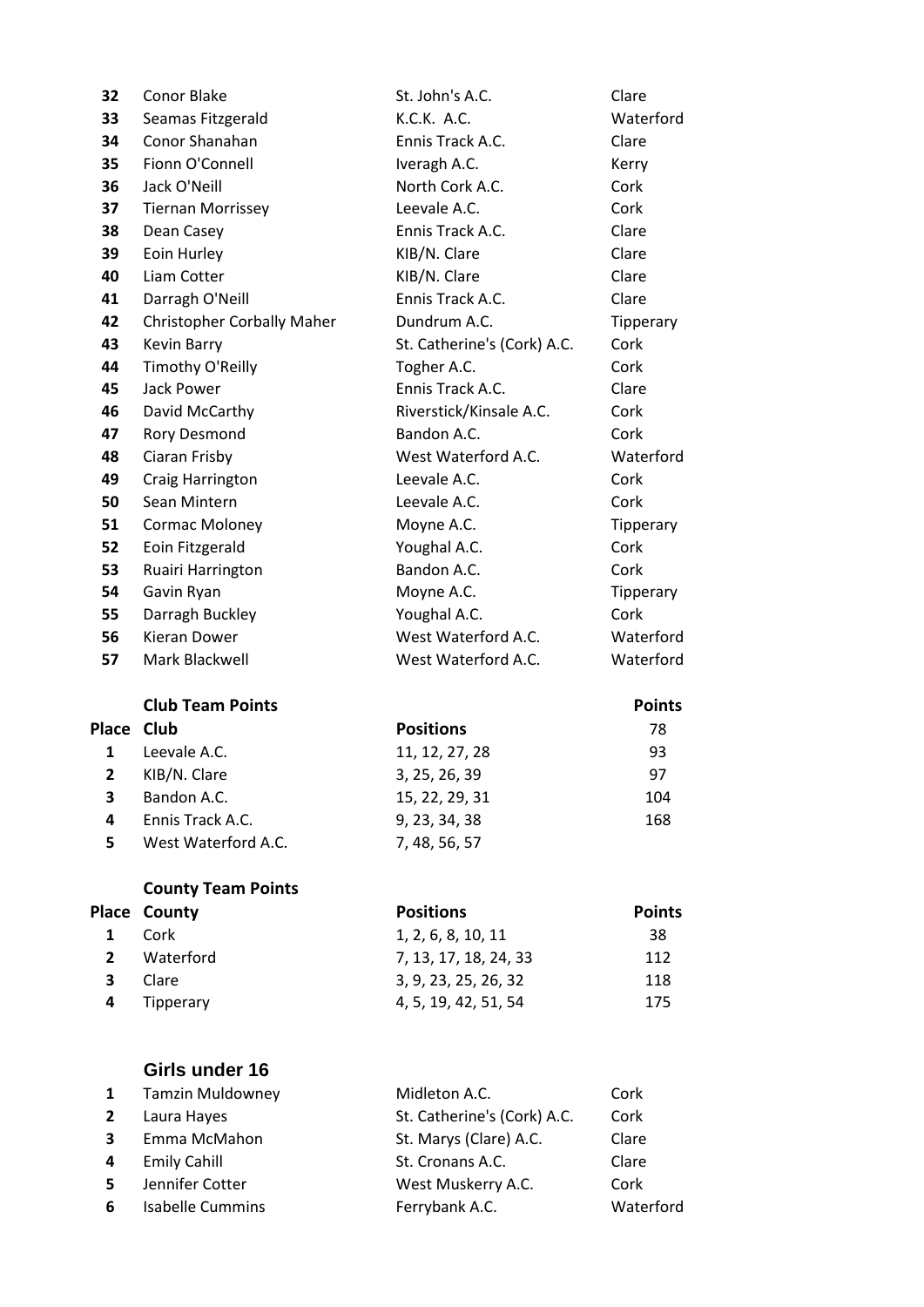Laura Fernandez Templemore A.C. Tipperary Sasha Brent Lios Tuathail A.C. Kerry Ursula Bluett **North Cork A.C.** Cork Rachel Hosey **Emerald A.C.** Limerick Emma Doyle **Emerald A.C. Emerald A.C. Limerick**  Emma Fagan **Newport A.C.** Tipperary Alyce O'Connor Kenmare A.C. Kerry Alannah Neff **Leevale A.C.** Cork Aine Keane **Clare KIB/N. Clare** Clare **Clare**  Allanah Deering Nenagh Olympic A.C. Tipperary Caitlin Hurley **Constant Constant West Muskerry A.C.** Cork Emer Hanrahan **Ennis Track A.C.** Clare Ruth Heery Waterford A.C. Waterford Caoimhe Carmody Marian A.C. Clare Emily Goff **Ferrybank A.C.** Waterford Elise Mulcaire **Ennis Track A.C.** Clare Mollie Jean Hutchinson Ferrybank A.C. Waterford Zoe Kiely **Ferrybank A.C.** Waterford Sara Barry St. Catherine's (Cork) A.C. Cork Caoimhe O'[leary Millstreet A.C. Cork Aisling Lowe **Ferrybank A.C.** Waterford Eimear Keane **KIB/N.** Clare Clare Clare Blathnaid Daly **Carraig-Na-Bhfear A.C.** Cork Lindsey McGuire **Waterford A.C.** Waterford Mairead Grogan St. Marys (Clare) A.C. Clare Aoife Casey **Ferrybank A.C.** Waterford Roisin Daly **Moyne A.C.** Tipperary Caoimhe Hayes St. Catherine's (Cork) A.C. Cork Laura Nicholson **Bandon A.C.** Cork Emma Caulfield Waterford A.C. Waterford Elma Casey **Clonmel A.C.** Tipperary Rena Behan **K.C.K. A.C.** Waterford Meadhbh O'Sullivan Star of the Laune A.C. Kerry Shona Power **Ennis Track A.C.** Clare Orla O'Connor Waterford A.C. Waterford Erica Carroll **Ack Example 20 Example 20 AC** Moyne A.C. Tipperary Celsa Alanso Arias **Templemore A.C.** Tipperary Caoimhe Duffy Niblock Ferrybank A.C. Waterford Sarah Barber **Ferrybank A.C.** Waterford Dani Cunningham West Waterford A.C. Waterford Aine O'Regan **Xame Constant A.C.** Cork Anna Carey **Clonmel A.C.** Tipperary Grainne Lynch **KIB/N.** Clare Clare Sinead O'Brien **West Waterford A.C.** Waterford Sarah Mulcahy **St. Catherine's (Cork) A.C.** Cork Aoibheann Duggan Moyne A.C. Tipperary Hannah Mei Behan K.C.K. A.C. Waterford Maria Brennan **Moyne A.C.** Tipperary Natalie Nicholson St. Catherine's (Cork) A.C. Cork Sarah Harte **Leevale A.C.** Cork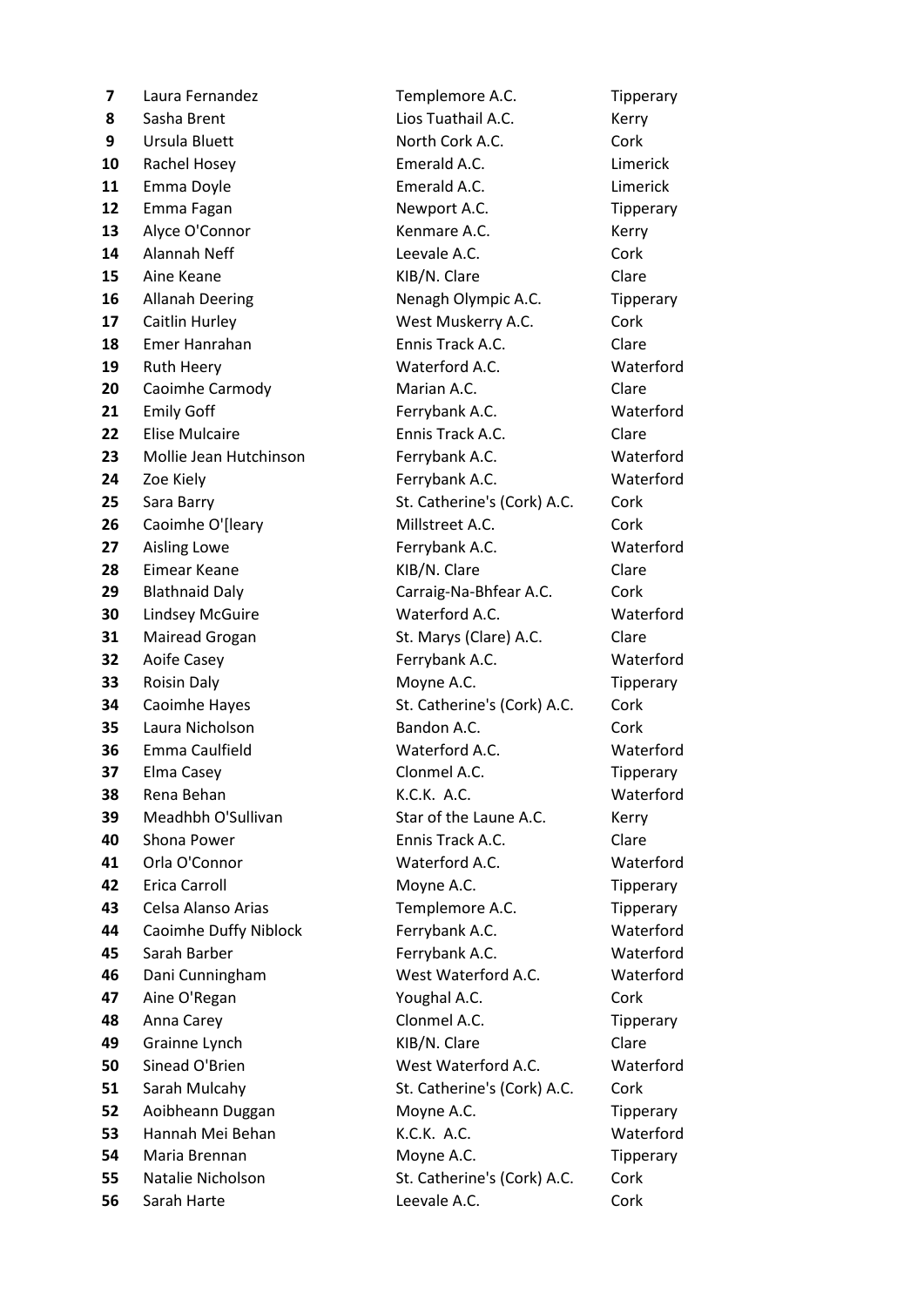| 57 | Sarah Williams   | Youghal A.C.           | Cork      |
|----|------------------|------------------------|-----------|
| 58 | Roisin Cahill    | K.C.K. A.C.            | Waterford |
| 59 | Michelle Kearney | Carraig-Na-Bhfear A.C. | Cork      |

**Club Team Points**

| Place Club |                             | <b>Positions</b> | <b>Points</b> |
|------------|-----------------------------|------------------|---------------|
|            | Ferrybank A.C.              | 6, 21, 23, 24    | 74            |
|            | St. Catherine's (Cork) A.C. | 2, 25, 34, 51    | 112           |
| 3          | Waterford A.C.              | 19, 30, 36, 41   | 126           |
| 4          | Moyne A.C.                  | 33, 42, 52, 54   | 181           |

# **County Team Points**

|              | <b>Place County</b> | <b>Positions</b>      | <b>Points</b> |
|--------------|---------------------|-----------------------|---------------|
| 1            | Cork                | 1, 2, 5, 9, 14, 17    | 48            |
| $\mathbf{2}$ | Clare               | 3, 4, 15, 18, 20, 22  | 82            |
| 3            | Waterford           | 6, 19, 21, 23, 24, 27 | 120           |
| 4            | Tipperary           | 7, 12, 16, 33, 37, 42 | 147           |

# **Boys under 16**

| 1                       | Darragh McElhinney        | Bantry A.C.            | Cork      |
|-------------------------|---------------------------|------------------------|-----------|
| 2                       | Donal Devane              | Ennis Track A.C.       | Clare     |
| 3                       | Damien Madigan            | North Cork A.C.        | Cork      |
| 4                       | Jake Bagge                | Ferrybank A.C.         | Waterford |
| 5                       | Simon Upton               | Youghal A.C.           | Cork      |
| 6                       | Liam Cotter               | Bantry A.C.            | Cork      |
| $\overline{\mathbf{z}}$ | Callum Blake              | Ennis Track A.C.       | Clare     |
| 8                       | Killian Nolan             | Youghal A.C.           | Cork      |
| 9                       | Jack O'Shea               | Midleton A.C.          | Cork      |
| 10                      | <b>Ben Smith</b>          | Leevale A.C.           | Cork      |
| 11                      | <b>Fred Crowley</b>       | Thurles Crokes A.C.    | Tipperary |
| 12                      | Naoise O'O Flaitheartaigh | Bandon A.C.            | Cork      |
| 13                      | Liam Twomey               | Kenmare A.C.           | Kerry     |
| 14                      | Adam Power                | Ferrybank A.C.         | Waterford |
| 15                      | Conor Ryan                | Templemore A.C.        | Tipperary |
| 16                      | Jake McCarthy             | Youghal A.C.           | Cork      |
| 17                      | Cian O'Riordan            | West Waterford A.C.    | Waterford |
| 18                      | Caoilfhionn O'Dea         | KIB/N. Clare           | Clare     |
| 19                      | <b>Kevin Hassett</b>      | St. Marys (Clare) A.C. | Clare     |
| 20                      | <b>Conor Shiels</b>       | Waterford A.C.         | Waterford |
| 21                      | Seamus Casey              | St. Marys (Clare) A.C. | Clare     |
| 22                      | Ben Deasy                 | Ennis Track A.C.       | Clare     |
| 23                      | Cian O'Keeffe             | Waterford A.C.         | Waterford |
| 24                      | Luke Brennan              | Waterford A.C.         | Waterford |
| 25                      | <b>Richard Morrison</b>   | St. Nicholas A.C.      | Cork      |
| 26                      | James McGuire             | Ennis Track A.C.       | Clare     |
| 27                      | T.j Quigley               | Clonmel A.C.           | Tipperary |
| 28                      | James Downey              | West Muskerry A.C.     | Cork      |
| 29                      | Kieran Moloney            | Thurles Crokes A.C.    | Tipperary |
| 30                      | Sean O'Sullivan           | West Muskerry A.C.     | Cork      |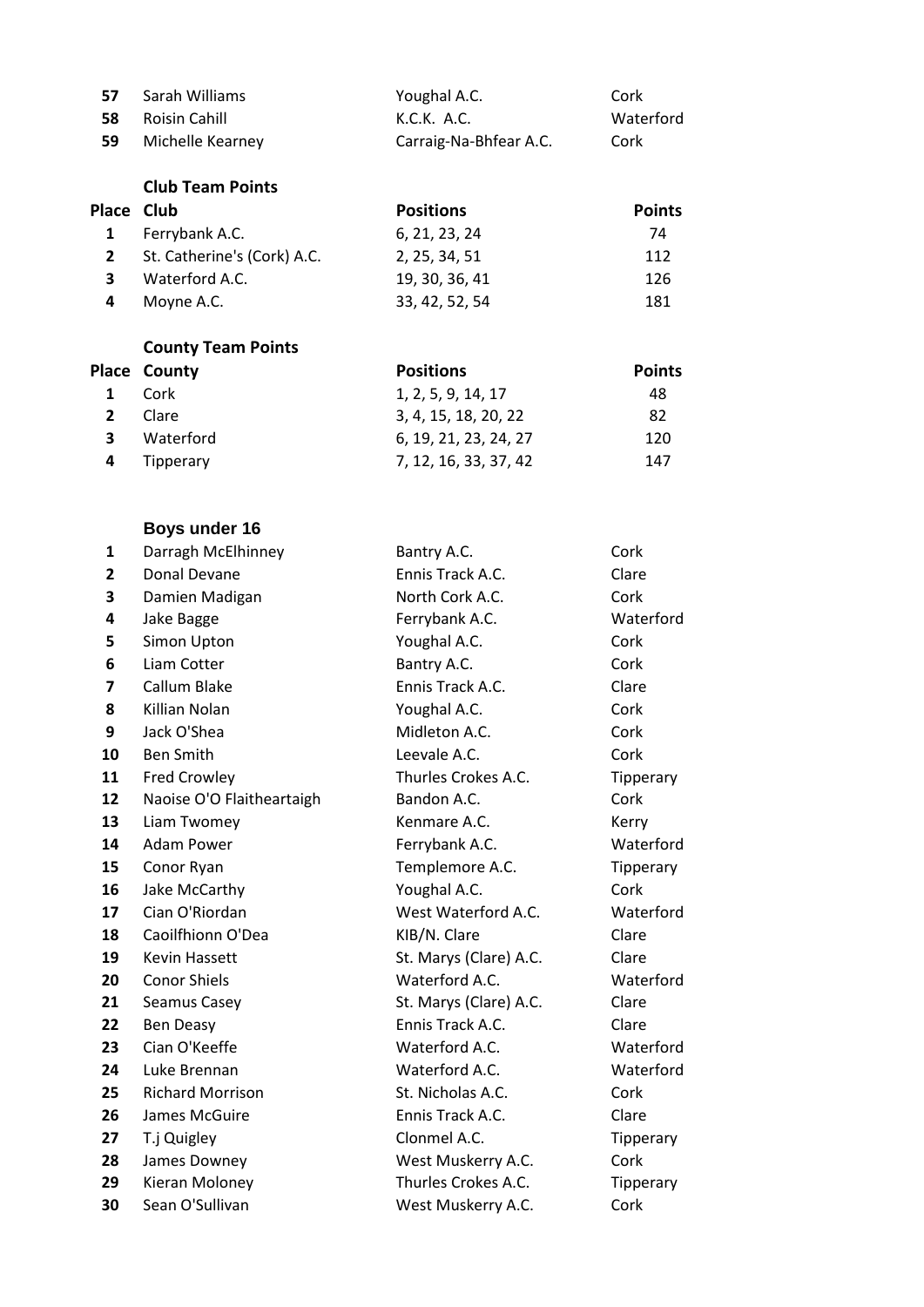| 31           | Cian O'Neill            | Doheny A.C.             | Cork          |
|--------------|-------------------------|-------------------------|---------------|
| 32           | Cillian O'Malley        | KIB/N. Clare            | Clare         |
| 33           | Ronan Donnellan         | KIB/N. Clare            | Clare         |
| 34           | Colm McCarthy           | Clonmel A.C.            | Tipperary     |
| 35           | Hugo Blair              | Waterford A.C.          | Waterford     |
| 36           | <b>Garry Twomey</b>     | KIB/N. Clare            | Clare         |
| 37           | Jack O'Connor           | Leevale A.C.            | Cork          |
| 38           | Nathan Bowe             | Moyne A.C.              | Tipperary     |
| 39           | David Morrison          | St. Nicholas A.C.       | Cork          |
| 40           | Jack Hickey             | Moyne A.C.              | Tipperary     |
| 41           | James Kelly             | Ennis Track A.C.        | Clare         |
| 42           | Michael O'Flynn         | North Cork A.C.         | Cork          |
| 43           | Luke O'Neill            | Ennis Track A.C.        | Clare         |
| 44           | <b>Ricky Mulcaire</b>   | Ennis Track A.C.        | Clare         |
| 45           | <b>Gearoid Lillis</b>   | Kilmihil A.C.           | Clare         |
| 46           | <b>Tiarnan McCarthy</b> | Youghal A.C.            | Cork          |
| 47           | David Healy             | Ennis Track A.C.        | Clare         |
| 48           | Michael Laffan          | Bandon A.C.             | Cork          |
| 49           | Tristan O'Donoghue      | Killarney Valley A.C.   | Kerry         |
| 50           | Ben O'Dwyer             | Moycarkey Coolcroo A.C. | Tipperary     |
| 51           | Craig O'Brien           | Ferrybank A.C.          | Waterford     |
| 52           | Dylan Lucey             | Youghal A.C.            | Cork          |
| 53           | James Browne            | St. Marys (Clare) A.C.  | Clare         |
| 54           | Daniel Slattery         | Clonmel A.C.            | Tipperary     |
| 55           | Matt Devine             | Bandon A.C.             | Cork          |
| 56           | Lorcan Troy             | Moyne A.C.              | Tipperary     |
| 57           | Donnacha Madigan        | St. Marys (Clare) A.C.  | Clare         |
| 58           | <b>Thomas Hoarty</b>    | West Waterford A.C.     | Waterford     |
| 59           | Fiachra O'Hainifein     | Ennis Track A.C.        | Clare         |
| 60           | Sean Burke              | Moyne A.C.              | Tipperary     |
| 61           | Jude Donegan            | Bandon A.C.             | Cork          |
| 62           | Padraig O'Callaghan     | Leevale A.C.            | Cork          |
| 63           | <b>Bill O'Keefe</b>     | Moycarkey Coolcroo A.C. | Tipperary     |
|              | <b>Club Team Points</b> |                         |               |
| Place Club   |                         | <b>Positions</b>        | <b>Points</b> |
| $\mathbf{1}$ | Ennis Track A.C.        | 2, 7, 22, 26            | 57            |
|              |                         |                         |               |

| $\mathbf 1$ | Ennis Track A.C.       | 2, 7, 22, 26   | 57  |
|-------------|------------------------|----------------|-----|
| 2           | Youghal A.C.           | 5, 8, 16, 46   | 75  |
| 3           | Waterford A.C.         | 20, 23, 24, 35 | 102 |
| 4           | KIB/N. Clare           | 18, 32, 33, 36 | 119 |
| 5.          | St. Marys (Clare) A.C. | 19, 21, 53, 57 | 150 |
| 6           | Bandon A.C.            | 12, 48, 55, 61 | 176 |
| 7           | Moyne A.C.             | 38, 40, 56, 60 | 194 |
|             |                        |                |     |

|   | <b>County Team Points</b> |                        |               |
|---|---------------------------|------------------------|---------------|
|   | <b>Place County</b>       | <b>Positions</b>       | <b>Points</b> |
|   | Cork                      | 1, 3, 5, 6, 8, 9       | 32            |
|   | Clare                     | 2, 7, 18, 19, 21, 22   | 89            |
| 3 | Waterford                 | 4, 14, 17, 20, 23, 24  | 102           |
| 4 | Tipperary                 | 11, 15, 27, 29, 34, 38 | 154           |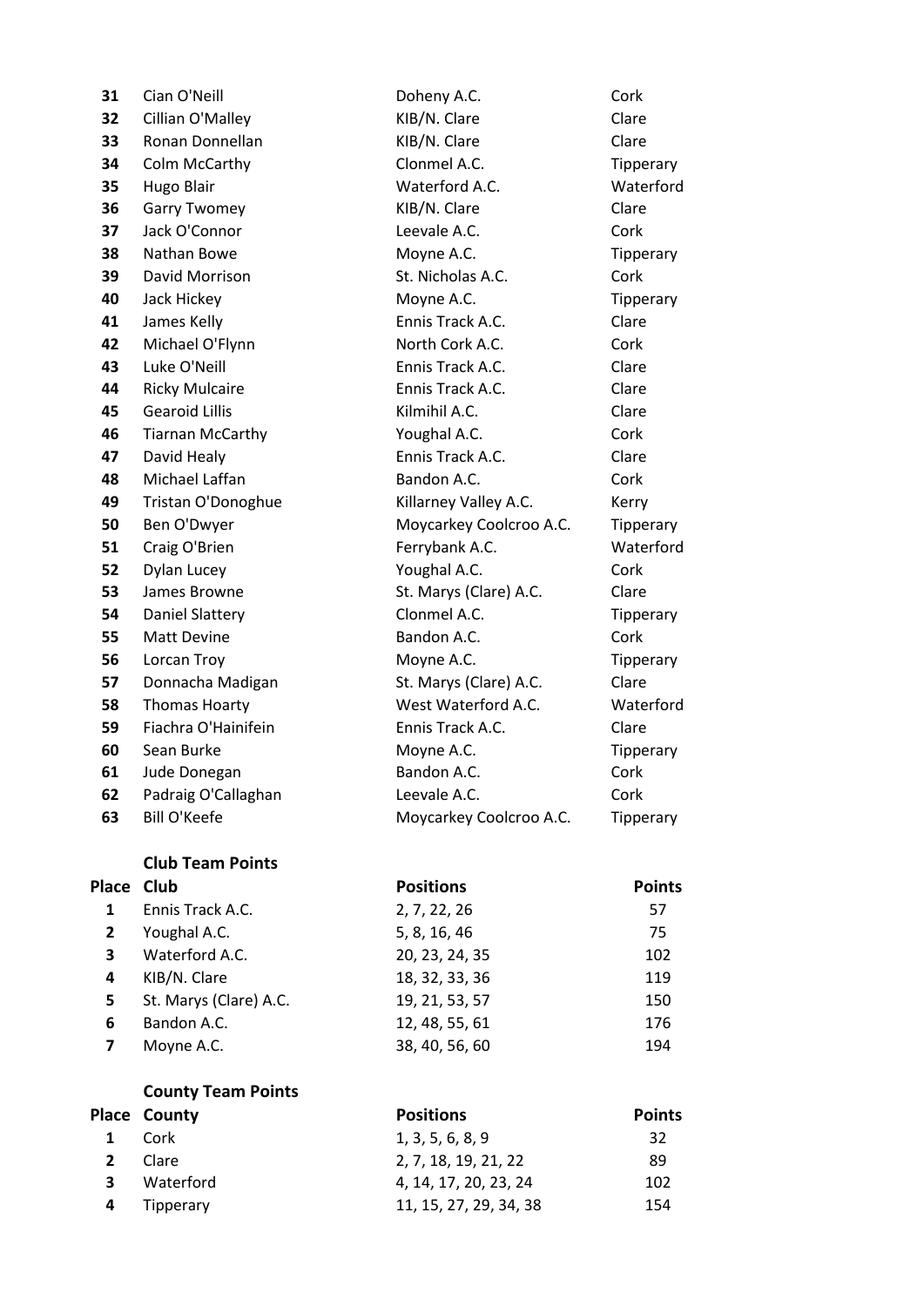# **Girls under 18**

| 1          | <b>Aisling Kelly</b>      | St. John's A.C.        | Clare         |
|------------|---------------------------|------------------------|---------------|
| 2          | Fiona Everard             | Bandon A.C.            | Cork          |
| 3          | Aoife Hamilton            | West Waterford A.C.    | Waterford     |
| 4          | Ellen McCarthy            | Skibbereen A.C.        | Cork          |
| 5          | Emma Durand               | Clonmel A.C.           | Tipperary     |
| 6          | <b>Eimear McDonald</b>    | Ennis Track A.C.       | Clare         |
| 7          | Hannah Power              | West Waterford A.C.    | Waterford     |
| 8          | Niamh Casey               | Ferrybank A.C.         | Waterford     |
| 9          | Jean Kelly                | Dundrum A.C.           | Tipperary     |
| 10         | Dairina Shanley           | West Waterford A.C.    | Waterford     |
| 11         | <b>Bethany Haigh</b>      | Bandon A.C.            | Cork          |
| 12         | Eimear Loughman           | Dundrum A.C.           | Tipperary     |
| 13         | Deirbhile Browne          | St. Marys (Clare) A.C. | Clare         |
| 14         | Krista Meade              | Ferrybank A.C.         | Waterford     |
| 15         | Caoimhe Dwyer             | West Waterford A.C.    | Waterford     |
| 16         | Emma Hallahan             | West Waterford A.C.    | Waterford     |
| 17         | Elaine Yelverton          | Newport A.C.           | Tipperary     |
| 18         | Ellen O'Shea              | Midleton A.C.          | Cork          |
| 19         | Meg Ryan                  | West Waterford A.C.    | Waterford     |
| 20         | Katie Power               | Ennis Track A.C.       | Clare         |
| 21         | Lauren McAuliffe          | Midleton A.C.          | Cork          |
| 22         | Christine O'Flynn         | Carraig-Na-Bhfear A.C. | Cork          |
| 23         | Emily O'Keeffe            | Youghal A.C.           | Cork          |
|            |                           | Carraig-Na-Bhfear A.C. | Cork          |
| 24         | Rebecca Kearney           |                        |               |
|            | <b>Club Team Points</b>   |                        |               |
| Place Club |                           | <b>Positions</b>       | <b>Points</b> |
| 1          | West Waterford A.C.       | 3, 7, 10, 15           | 35            |
|            | <b>County Team Points</b> |                        |               |
| Place      | County                    | <b>Positions</b>       | <b>Points</b> |
| 1          | Waterford                 | 3, 7, 8, 10, 14, 15    | 57            |
| 2          | Cork                      | 2, 4, 11, 18, 21, 22   | 78            |
|            | <b>Boys under 18</b>      |                        |               |
| 1          | Eoghan Beary              | Dooneen A.C.           | Limerick      |
| 2          | Charlie O'Donovan         | Leevale A.C.           | Cork          |
| 3          | Rory Casey                | Togher A.C.            | Cork          |
| 4          | Jamie Roche               | Ennis Track A.C.       | Clare         |
| 5          | David McGlynn             | Waterford A.C.         | Waterford     |
| 6          | <b>Jack Curtin</b>        | Emerald A.C.           | Tipperary     |
| 7          | Patrick O'Rourke          | Ennis Track A.C.       | Clare         |
| 8          | <b>Stephen Maher</b>      | Ennis Track A.C.       | Clare         |
| 9          | Luke Herke                | Templemore A.C.        | Tipperary     |
| 10         | Niall Blackwell           | West Waterford A.C.    | Waterford     |

12 James Murray Good **Old Abbey A.C.** Cork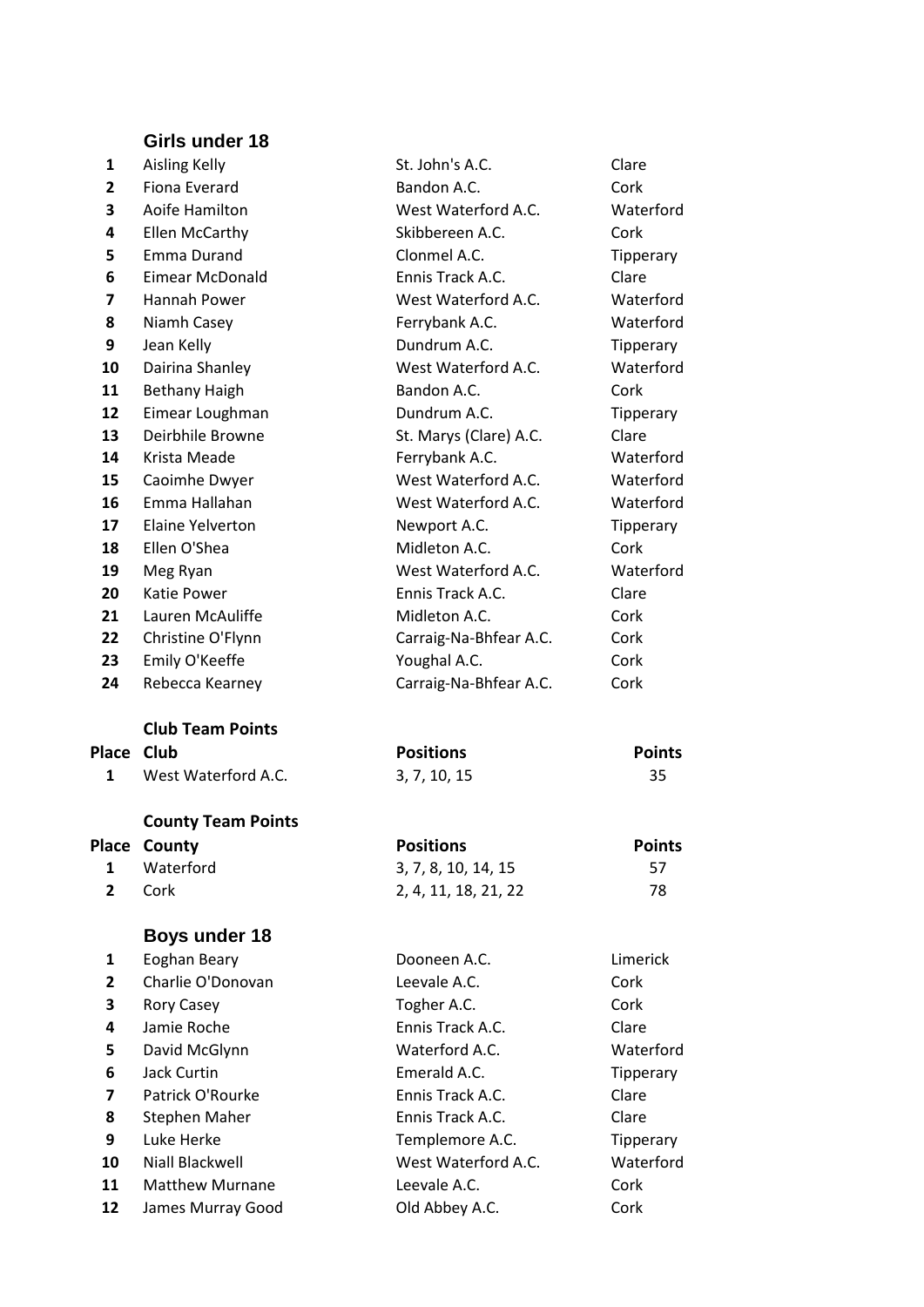| Place | <b>Club Team Points</b><br>Club | <b>Positions</b> | <b>Points</b> |
|-------|---------------------------------|------------------|---------------|
| 24    | <b>Conor Mulchrone</b>          | Ennis Track A.C. | Clare         |
| 23    | Harry Hogan                     | Moyne A.C.       | Tipperary     |
| 22    | Declan Mehigan                  | Mallow A.C.      | Cork          |
| 21    | Callum Lynch                    | Youghal A.C.     | Cork          |
| 20    | Eamonn Troy                     | Moyne A.C.       | Tipperary     |
| 19    | Eoin Hartnett                   | Midleton A.C.    | Cork          |
| 18    | Jack Moore                      | Moyne A.C.       | Tipperary     |
| 17    | Mark Fahy                       | Ennis Track A.C. | Clare         |
| 16    | Jamie McCarthy                  | Waterford A.C.   | Waterford     |
| 15    | James Mintern                   | Leevale A.C.     | Cork          |
| 14    | James Whelan                    | Ennis Track A.C. | Clare         |
| 13    | <b>Aaron Slattery</b>           | Ennis Track A.C. | Clare         |

| . |                           | .           | . |
|---|---------------------------|-------------|---|
|   | <b>1</b> Ennis Track A.C. | 4, 7, 8, 13 |   |
|   |                           |             |   |

|                | Place County | <b>Positions</b>     | <b>Points</b> |
|----------------|--------------|----------------------|---------------|
|                | 1 Cork       | 2, 3, 11, 12, 15, 19 | 62            |
| $\overline{2}$ | – Clare      | 4, 7, 8, 13, 14, 17  | 63            |

# **Novice & Under 23 Women**

| $\mathbf{1}$   | Aoife Cooke           | Youghal A.C.                 | Youghal A.C. |
|----------------|-----------------------|------------------------------|--------------|
| $\mathbf{2}$   | Grace Lynch           | Iveragh A.C.                 | Cork         |
| 3              | Cushla Hehir          | Ennis Track A.C.             | Kerry        |
| 4              | Niamh Moore           | Cork Varsity A.C.            | Clare        |
| 5              | <b>Ruth Millerick</b> | Youghal A.C.                 | Cork         |
| 6              | Caitriona Barry       | Farranfore Maine Valley A.C. | Cork         |
| $\overline{ }$ | Laura Power           | Ennis Track A.C.             | Kerry        |
| 8              | Aoife Carroll         | Mallow A.C.                  | Clare        |
| 9              | Evelyn Cashman        | Youghal A.C.                 | Cork         |
| 10             | Claire Annan          | Clonmel A.C.                 | Cork         |
| 11             | <b>Sharon Cahill</b>  | An Riocht A.C.               | Tipperary    |
| 12             | Alison Kirwan         | Star of the Laune A.C.       | Kerry        |
| 13             | Jess Bruton           | Leevale A.C.                 | Kerry        |
| 14             | Sandra Prendergast    | West Waterford A.C.          |              |
| 15             | Eileen Leahy          | Midleton A.C.                | Waterford    |
| 16             | Suzanne Dullaghan     | Waterford A.C.               | Cork         |
| 17             | Dawn Lynch            | Iveragh A.C.                 | Waterford    |
| 18             | Clotilde Fitzgibbon   | Grange/Fermoy A.C.           | Kerry        |
| 19             | Niamh Clifford        | Star of the Laune A.C.       | Cork         |
| 20             | Marjorie Lynch        | Togher A.C.                  | Kerry        |
| 21             | Julie Kenneally       | Youghal A.C.                 |              |
| 22             | Eadaoin O'Neill       | East Cork A.C.               | Cork         |
| 23             | Ann Marie Boland      | Clonmel A.C.                 |              |
| 24             | Gillian O'Sullivan    | Star of the Laune A.C.       | Tipperary    |
| 25             | Claudia Lane Mary     | Waterford A.C.               | Kerry        |
| 26             | Rianne McHugh         | Guest                        | Waterford    |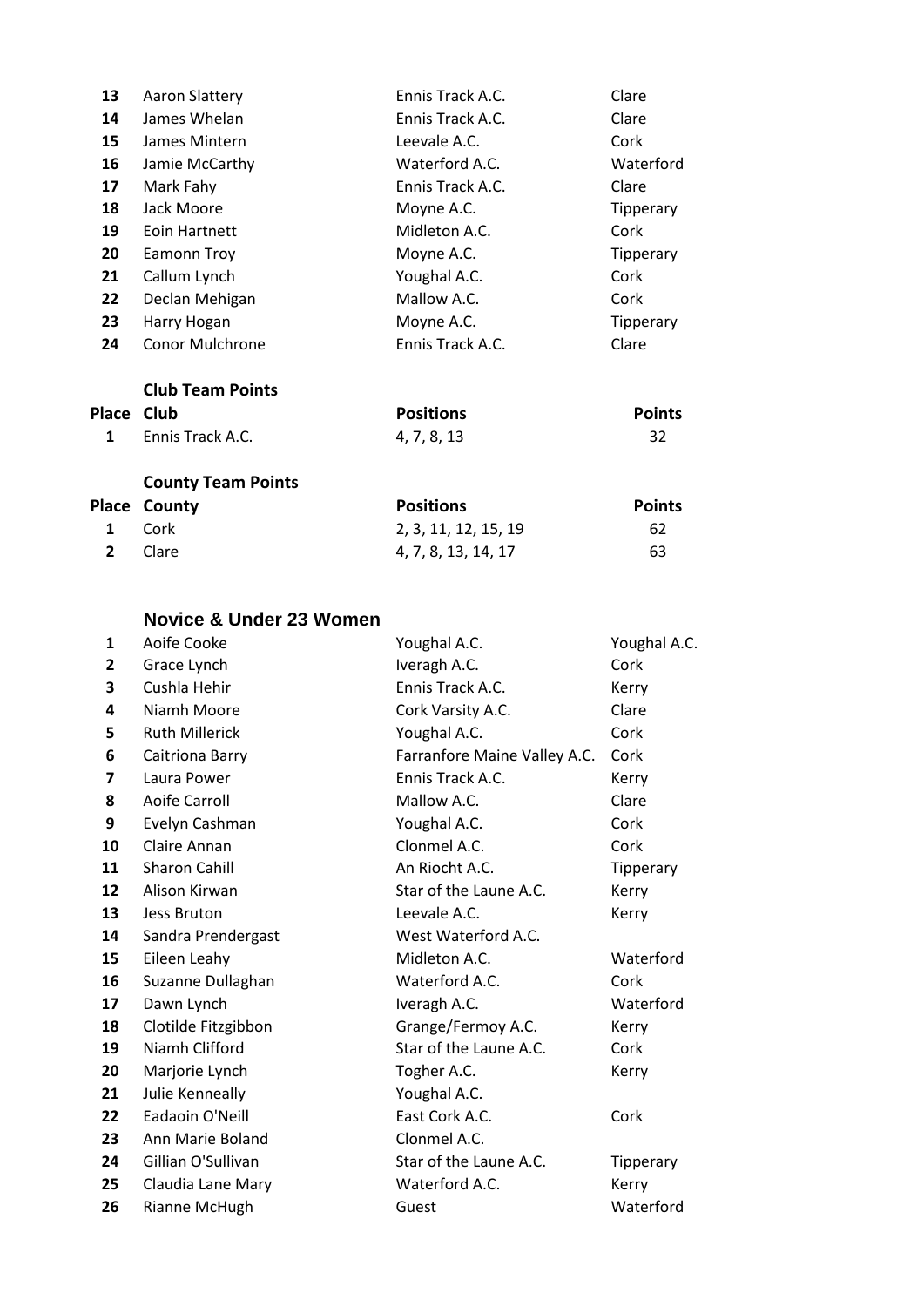| 27 | Aoife Laste            | Clonmel A.C.                 |           |
|----|------------------------|------------------------------|-----------|
| 28 | <b>Eibhlin Cleary</b>  | East Cork A.C.               | Tipperary |
| 29 | Catherine O'Sullivan   | An Riocht A.C.               |           |
| 30 | Yvonne O'Connor        | Clonmel A.C.                 | Kerry     |
| 31 | Debbie McCarthy        | Riverstick/Kinsale A.C.      | Tipperary |
| 32 | Leonora Kiely          | West Waterford A.C.          | Cork      |
| 33 | Gráinne Tierney        | Farranfore Maine Valley A.C. | Waterford |
| 34 | Diana Chizhikova       | West Waterford A.C.          |           |
| 35 | Anna Byrne             | Clonmel A.C.                 | Waterford |
| 36 | Cora Bluett            | North Cork A.C.              | Tipperary |
| 37 | Louise McCarthy        | <b>U.C.C. A.C.</b>           |           |
| 38 | Mary O'Connor          | An Riocht A.C.               | Cork      |
| 39 | Niamh Tebay            | Waterford A.C.               | Kerry     |
| 40 | Hilary O'Connell       | Waterford A.C.               | Waterford |
| 41 | Lisa Walshe            | Youghal A.C.                 |           |
| 42 | <b>Brigid Coffey</b>   | West Waterford A.C.          |           |
| 43 | Liz Heaslip            | An Riocht A.C.               | Waterford |
| 44 | Vivien Juffs           | Star of the Laune A.C.       | Kerry     |
| 45 | Jane Murphy            | Waterford A.C.               | Kerry     |
| 46 | <b>Marian Flaherty</b> | Clonmel A.C.                 | Waterford |
| 47 | Emma Brent             | Waterford A.C.               | Tipperary |
| 48 | Linda Twomey           | North Cork A.C.              | Waterford |
| 49 | Laura Fitzgerald       | Cork Varsity A.C.            |           |
| 50 | Siobhan Heylin         | Waterford A.C.               | Cork      |
| 51 | Maggie Griffith        | Waterford A.C.               | Waterford |
| 52 | <b>Ruth Phelan</b>     | Ballymore Cobh A.C.          |           |
| 53 | Celia O'Regan          | Youghal A.C.                 |           |
| 54 | Danielle Corkery       | Farranfore Maine Valley A.C. |           |
| 55 | Pauline Joseph         | Farranfore Maine Valley A.C. |           |

#### **Novice Women**

|              | sition Name           | Team Name                    | Team Sco  |
|--------------|-----------------------|------------------------------|-----------|
| 1            | Aoife Cooke           | Youghal A.C.                 | Cork      |
| $\mathbf{2}$ | Cushla Hehir          | Ennis Track A.C.             | Clare     |
| 3            | <b>Ruth Millerick</b> | Youghal A.C.                 | Cork      |
| 4            | Caitriona Barry       | Farranfore Maine Valley A.C. | Kerry     |
| 5            | Laura Power           | Ennis Track A.C.             | Clare     |
| 6            | Aoife Carroll         | Mallow A.C.                  | Cork      |
| 7            | Evelyn Cashman        | Youghal A.C.                 | Cork      |
| 8            | Claire Annan          | Clonmel A.C.                 | Tipperary |
| 9            | <b>Sharon Cahill</b>  | An Riocht A.C.               | Kerry     |
| 10           | Alison Kirwan         | Star of the Laune A.C.       | Kerry     |
| 11           | <b>Jess Bruton</b>    | Leevale A.C.                 |           |
| 12           | Sandra Prendergast    | West Waterford A.C.          | Waterford |
| 13           | Suzanne Dullaghan     | Waterford A.C.               | Waterford |
| 14           | Dawn Lynch            | Iveragh A.C.                 | Kerry     |
| 15           | Clotilde Fitzgibbon   | Grange/Fermoy A.C.           | Cork      |
| 16           | Niamh Clifford        | Star of the Laune A.C.       | Kerry     |
| 17           | Marjorie Lynch        | Togher A.C.                  |           |
| 18           | Julie Kenneally       | Youghal A.C.                 | Cork      |
|              |                       |                              |           |

|                         | IVUVILC VVUIIICII     |                               |                           |  |
|-------------------------|-----------------------|-------------------------------|---------------------------|--|
| <b>Position Name</b>    |                       | <b>Team Name</b>              | <b>Team Scorin County</b> |  |
| 1                       | Aoife Cooke           | Youghal A.C.                  | Cork                      |  |
| $\overline{2}$          | Cushla Hehir          | Ennis Track A.C.              | Clare                     |  |
| 3                       | <b>Ruth Millerick</b> | Youghal A.C.                  | Cork                      |  |
| 4                       | Caitriona Barry       | Farranfore Maine Valley A.C.  | Kerry                     |  |
| 5                       | Laura Power           | Ennis Track A.C.              | Clare                     |  |
| 6                       | Aoife Carroll         | Mallow A.C.                   | Cork                      |  |
| $\overline{\mathbf{z}}$ | Evelyn Cashman        | Youghal A.C.                  | Cork                      |  |
| 8                       | Claire Annan          | Clonmel A.C.                  | Tipperary                 |  |
| 9                       | <b>Sharon Cahill</b>  | An Riocht A.C.                | Kerry                     |  |
| 10                      | Alison Kirwan         | Star of the Laune A.C.        | Kerry                     |  |
| 11                      | Jess Bruton           | Leevale A.C.                  |                           |  |
| 12                      | Sandra Prendergast    | West Waterford A.C.           | Waterford                 |  |
| 13                      | Suzanne Dullaghan     | Waterford A.C.                | Waterford                 |  |
| 14                      | Dawn Lynch            | Iveragh A.C.                  | Kerry                     |  |
| 15                      | Clotilde Fitzgibbon   | Grange/Fermoy A.C.            | Cork                      |  |
| 16                      | Niamh Clifford        | Star of the Laune A.C.        | Kerry                     |  |
| 17                      | Marjorie Lynch        | Togher A.C.                   |                           |  |
| 1 O                     | ابرااده موصولاته      | $V_{\alpha}$ ughal A $\alpha$ | Carle                     |  |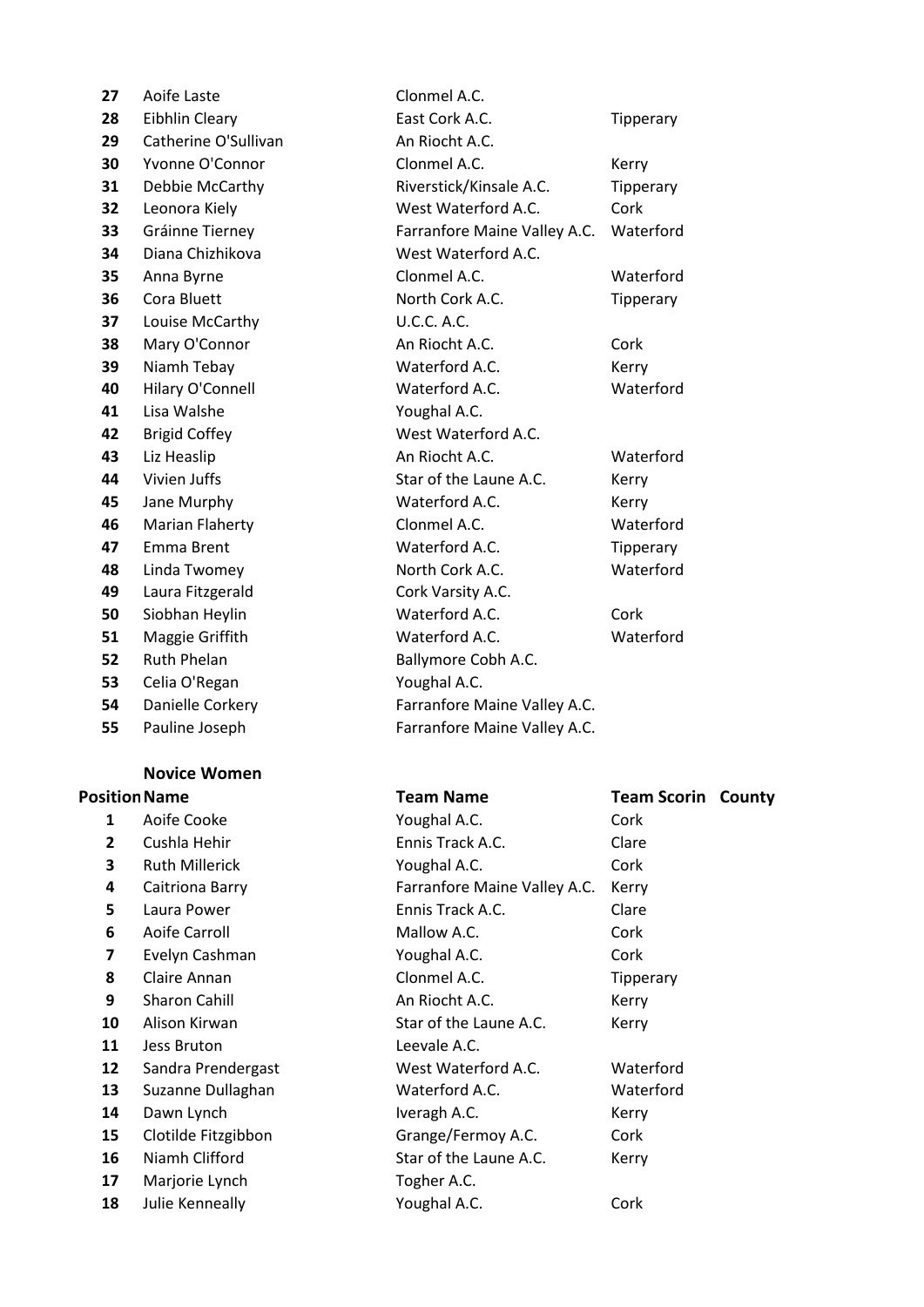|              | Place County                 | <b>Positions</b>             | 17            |
|--------------|------------------------------|------------------------------|---------------|
|              | <b>County Team Points</b>    |                              | <b>Points</b> |
| 7            | Farranfore Maine Valley A.C. | 4, 30, 49, 50                |               |
| 6            | West Waterford A.C.          | 12, 29, 31, 38               | 133           |
| 5            | An Riocht A.C.               | 9, 26, 34, 39                | 110           |
| 4            | Waterford A.C.               | 13, 22, 35, 36               | 108           |
| 3            | Star of the Laune A.C.       | 10, 16, 21, 40               | 106           |
| $\mathbf{2}$ | Clonmel A.C.                 | 8, 20, 24, 27                | 87            |
| 1            | Youghal A.C.                 | 1, 3, 7, 18                  | 79            |
| Place        | Club                         | <b>Positions</b>             | 29            |
|              | <b>Club Team Points</b>      |                              | <b>Points</b> |
| 50           | Pauline Joseph               | Farranfore Maine Valley A.C. |               |
| 49           | Danielle Corkery             | Farranfore Maine Valley A.C. |               |
| 48           | Celia O'Regan                | Youghal A.C.                 |               |
| 47           | <b>Ruth Phelan</b>           | Ballymore Cobh A.C.          |               |
| 46           | Maggie Griffith              | Waterford A.C.               |               |
| 45           | Siobhan Heylin               | Waterford A.C.               | Waterford     |
| 44           | Linda Twomey                 | North Cork A.C.              |               |
| 43           | Emma Brent                   | Waterford A.C.               | Waterford     |
| 42           | Marian Flaherty              | Clonmel A.C.                 | Tipperary     |
| 41           | Jane Murphy                  | Waterford A.C.               | Waterford     |
| 40           | Vivien Juffs                 | Star of the Laune A.C.       | Kerry         |
| 39           | Liz Heaslip                  | An Riocht A.C.               | Kerry         |
| 38           | <b>Brigid Coffey</b>         | West Waterford A.C.          | Waterford     |
| 37           | Lisa Walshe                  | Youghal A.C.                 |               |
| 36           | Hilary O'Connell             | Waterford A.C.               |               |
| 35           | Niamh Tebay                  | Waterford A.C.               | Waterford     |
| 34           | Mary O'Connor                | An Riocht A.C.               | Kerry         |
| 33           | Cora Bluett                  | North Cork A.C.              |               |
| 32           | Anna Byrne                   | Clonmel A.C.                 | Tipperary     |
| 31           | Diana Chizhikova             | West Waterford A.C.          | Waterford     |
| 30           | Gráinne Tierney              | Farranfore Maine Valley A.C. |               |
| 29           | Leonora Kiely                | West Waterford A.C.          | Waterford     |
| 28           | Debbie McCarthy              | Riverstick/Kinsale A.C.      | Cork          |
| 27           | Yvonne O'Connor              | Clonmel A.C.                 | Tipperary     |
| 26           | Catherine O'Sullivan         | An Riocht A.C.               | Kerry         |
| 25           | Eibhlin Cleary               | East Cork A.C.               |               |
| 24           | Aoife Laste                  | Clonmel A.C.                 | Tipperary     |
| 23           | Rianne McHugh                | Guest                        |               |
| 22           | Claudia Lane Mary            | Waterford A.C.               | Waterford     |
| 21           | Gillian O'Sullivan           | Star of the Laune A.C.       | Kerry         |
| 20           | Ann Marie Boland             | Clonmel A.C.                 | Tipperary     |
| 19           | Eadaoin O'Neill              | East Cork A.C.               |               |

|              | lace County | <b>Positions</b> | 17 |
|--------------|-------------|------------------|----|
| $\mathbf{1}$ | Cork        | 1, 3, 6, 7       | 37 |
| $\mathbf{2}$ | Kerrv       | 4, 9, 10, 14     | 76 |
| $\mathbf{3}$ | Waterford   | 12, 13, 22, 29   | 79 |
| 4            | Tipperary   | 8, 20, 24, 27    |    |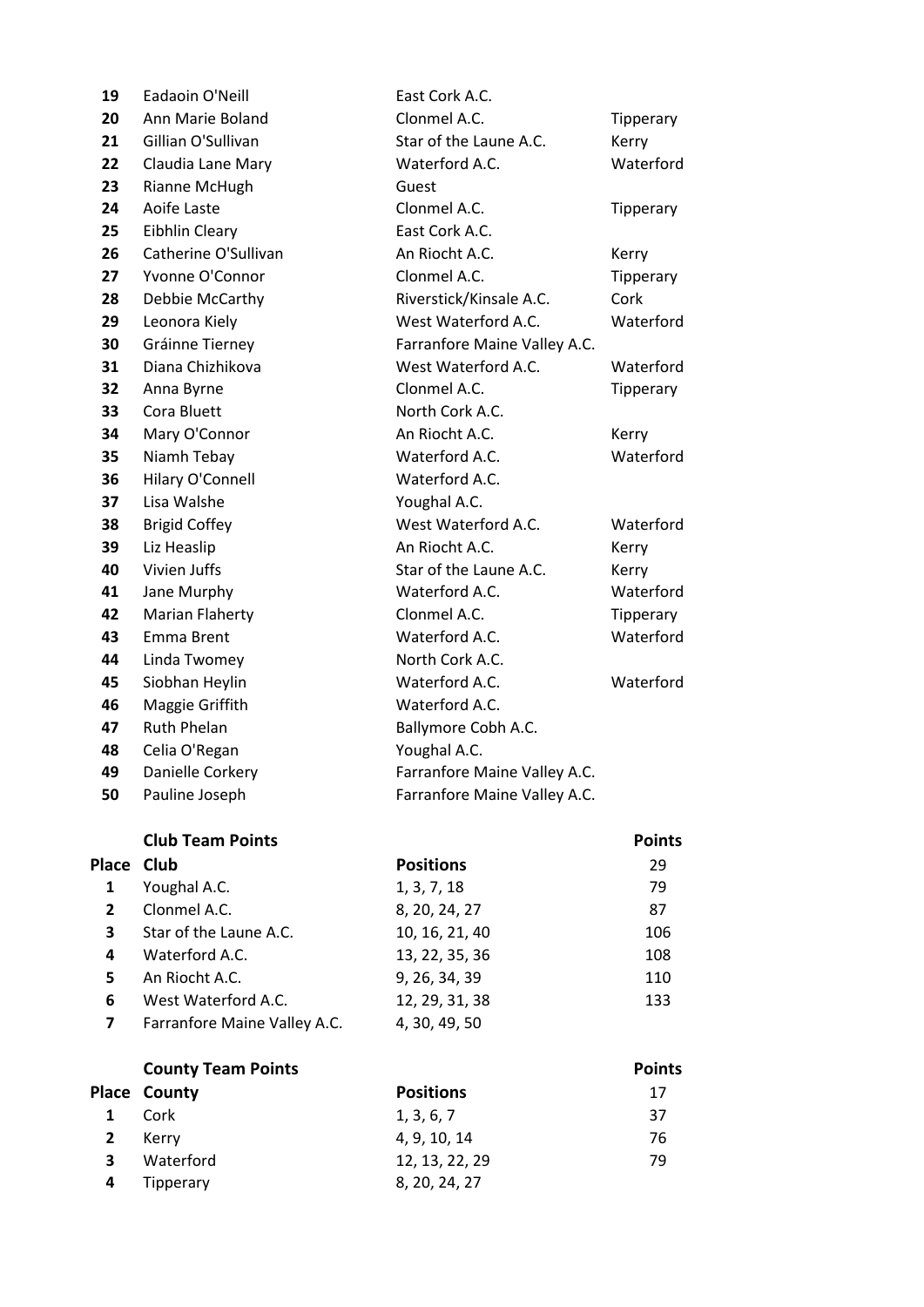|                      | U23 Women        |                    |                           |
|----------------------|------------------|--------------------|---------------------------|
| <b>Position Name</b> |                  | <b>Team Name</b>   | <b>Team Scorin County</b> |
|                      | Grace Lynch      | Iveragh A.C.       | Kerry                     |
|                      | Niamh Moore      | Cork Varsity A.C.  | Cork                      |
| 3                    | Eileen Leahy     | Midleton A.C.      | Cork                      |
| 4                    | Louise McCarthy  | <b>U.C.C. A.C.</b> | Cork                      |
|                      | Laura Fitzgerald | Cork Varsity A.C.  | Cork                      |

#### **County Team Points Place County**<br> **1** Cork **2**, 3, 4 9 Cork 2, 3, 4 9

| 1              | <b>Tom Hennessy</b>       | Nenagh Olympic A.C.  |           |
|----------------|---------------------------|----------------------|-----------|
| $\overline{2}$ | Karl Fitzmaurice          | Ennis Track A.C.     | Clare     |
| 3              | <b>Kevin Chesser</b>      | Ennis Track A.C.     | Clare     |
| 4              | Patrick Chesser,          | Ennis Track A.C.     | Clare     |
| 5              | <b>Chris Mintern</b>      | Leevale A.C.         |           |
| 6              | Lothar Wyrwoll            | Cork Varsity A.C.    | Cork      |
| 7              | Cullen Lynch              | Togher A.C.          |           |
| 8              | Donal Coakley             | Leevale A.C.         | Cork      |
| 9              | John Durcan               | Togher A.C.          | Cork      |
| 10             | <b>Michael Harrington</b> | Bantry A.C.          | Cork      |
| 11             | Michael Pat O'Regtan      | Leevale A.C.         | Cork      |
| 12             | <b>Brian Swaby</b>        | Waterford A.C.       | Waterford |
| 13             | Laurence Arthur           | Derg A.C.            | Clare     |
| 14             | <b>Kevin Moore</b>        | Dundrum A.C.         | Tipperary |
| 15             | John Fitzgibbon           | Thurles Crokes A.C.  | Tipperary |
| 16             | Nigel Sheehan             | Youghal A.C.         |           |
| 17             | Killian O'Donovan         | Iveragh A.C.         | Kerry     |
| 18             | <b>Kieran James</b>       | Cork Varsity A.C.    |           |
| 19             | lan Tivy                  | Togher A.C.          | Cork      |
| 20             | Michael Behan             | K.C.K. A.C.          | Waterford |
| 21             | Tomás Kenefick            | Leevale A.C.         | Cork      |
| 22             | Paul Moloney              | Mallow A.C.          |           |
| 23             | Jimmy Boland              | Clonmel A.C.         | Tipperary |
| 24             | <b>Patrick Roche</b>      | Carrick-on-Suir A.C. |           |
| 25             | Padraig Healy             | West Waterford A.C.  | Waterford |
| 26             | Geoffrey Casey            | Togher A.C.          |           |
| 27             | Conor O'Mahony            | An Riocht A.C.       | Kerry     |
| 28             | <b>Gerard Guina</b>       | West Limerick A.C.   |           |
| 29             | Shane Harrington          | East Cork A.C.       |           |
| 30             | <b>Brian Harty</b>        | Midleton A.C.        |           |
| 31             | Martin Keane              | Dundrum A.C.         | Tipperary |
| 32             | Seamus Hogan              | Nenagh Olympic A.C.  | Tipperary |
| 33             | Patrick Quinn             | Ennis Track A.C.     | Clare     |
| 34             | Micheál Keane             | Ennis Track A.C.     | Clare     |
| 35             | Iain O'Byrne              | Waterford A.C.       | Waterford |
| 36             | <b>Philip Crowley</b>     | Leevale A.C.         | Cork      |
|                |                           |                      |           |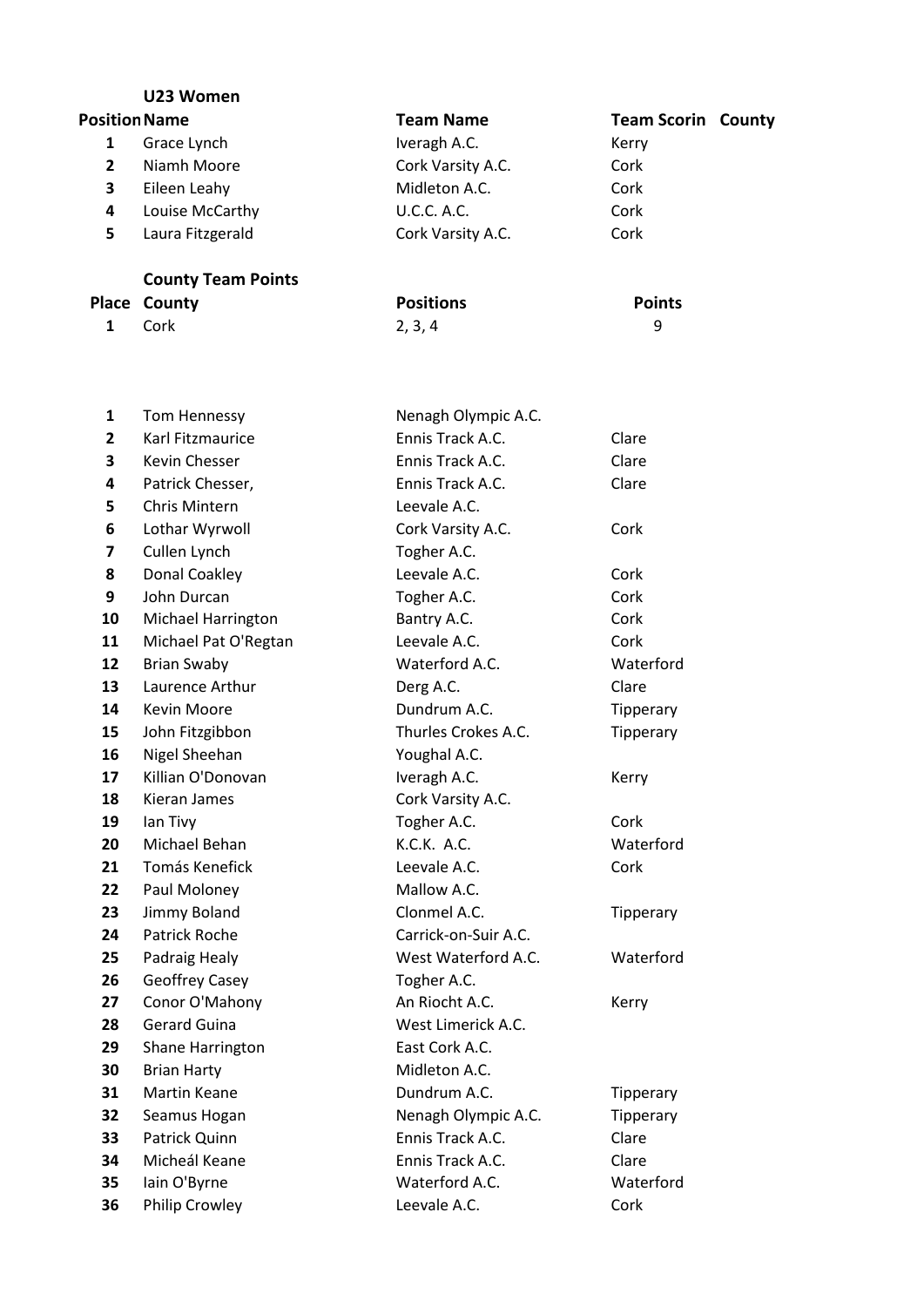| 37             | Donal Keane               | Dundrum A.C.           | Tipperary |
|----------------|---------------------------|------------------------|-----------|
| 38             | Sean Quirke               | Bilboa A.C.            |           |
| 39             | Liam O'Connell            | Iveragh A.C.           | Kerry     |
| 40             | Sean O'Sullivan           | Carraig-Na-Bhfear A.C. | Cork      |
| 41             | Aaron O'Donnell           | Carrick-on-Suir A.C.   |           |
| 42             | <b>Ruairi Myers</b>       | Carraig-Na-Bhfear A.C. | Cork      |
| 43             | Dave McEvoy               | Leevale A.C.           |           |
| 44             | Steven Hearne             | Waterford A.C.         |           |
| 45             | David Richardson          | West Limerick A.C.     |           |
| 46             | Mossie Keogh              | West Waterford A.C.    | Waterford |
| 47             | Des Feeney                | West Waterford A.C.    | Waterford |
| 48             | Vinnie Codd               | Waterford A.C.         | Waterford |
| 49             | Peter Hanrahan            | Togher A.C.            |           |
| 50             | Tom Leahy                 | West Waterford A.C.    | Waterford |
| 51             | David O'Keeffe            | Togher A.C.            |           |
| 52             | <b>Dermot Hayes</b>       | Dundrum A.C.           | Tipperary |
| 53             | Eoin McAuliffe            | West Limerick A.C.     |           |
| 54             | Yevgeny Chizhikov         | West Waterford A.C.    |           |
| 55             | Darren Flynn              | Grange/Fermoy A.C.     |           |
| 56             | David Moynihan            | Midleton A.C.          |           |
| 57             | Michael Moore             | Dundrum A.C.           |           |
| 58             | John Hogan                | Mallow A.C.            |           |
| 59             | Tom Egan                  | Carrick-on-Suir A.C.   |           |
| 60             | Eoghan Coughlan           | Carrick-on-Suir A.C.   |           |
| 61             | <b>Gerard Murphy</b>      | Carrick-on-Suir A.C.   |           |
| 62             | Edward O'Regan            | Youghal A.C.           |           |
| 63             | <b>Finbar Kingston</b>    | Youghal A.C.           |           |
| 64             | <b>Vincent Lucey</b>      | Youghal A.C.           |           |
| 65             | Francisco Jaen            | Leevale A.C.           |           |
| 66             | David McCarthy            | Youghal A.C.           |           |
| 67             | <b>Tomas Ward</b>         | Youghal A.C.           |           |
| 68             | Martin O'Sullivan         | Liscarroll A.C.        | Cork      |
|                | <b>Novice Men</b>         |                        |           |
|                | <b>Position Name</b>      | <b>Team Name</b>       | County    |
| 1              | <b>Karl Fitzmaurice</b>   | Ennis Track A.C.       | Clare     |
| $\overline{2}$ | Patrick Chesser,          | Ennis Track A.C.       | Clare     |
| 3              | <b>Chris Mintern</b>      | Leevale A.C.           |           |
| 4              | Lothar Wyrwoll            | Cork Varsity A.C.      | Cork      |
| 5              | Cullen Lynch              | Togher A.C.            |           |
| 6              | Donal Coakley             | Leevale A.C.           | Cork      |
| 7              | John Durcan               | Togher A.C.            | Cork      |
| 8              | <b>Michael Harrington</b> | Bantry A.C.            | Cork      |
| 9              | Michael Pat O'Regtan      | Leevale A.C.           | Cork      |
| 10             | <b>Brian Swaby</b>        | Waterford A.C.         | Waterford |
| 11             | Laurence Arthur           | Derg A.C.              | Clare     |
| 12             | Kevin Moore               | Dundrum A.C.           | Tipperary |
| 13             | John Fitzgibbon           | Thurles Crokes A.C.    | Tipperary |
| 14             | Nigel Sheehan             | Youghal A.C.           |           |
| 15             | Killian O'Donovan         | Iveragh A.C.           | Kerry     |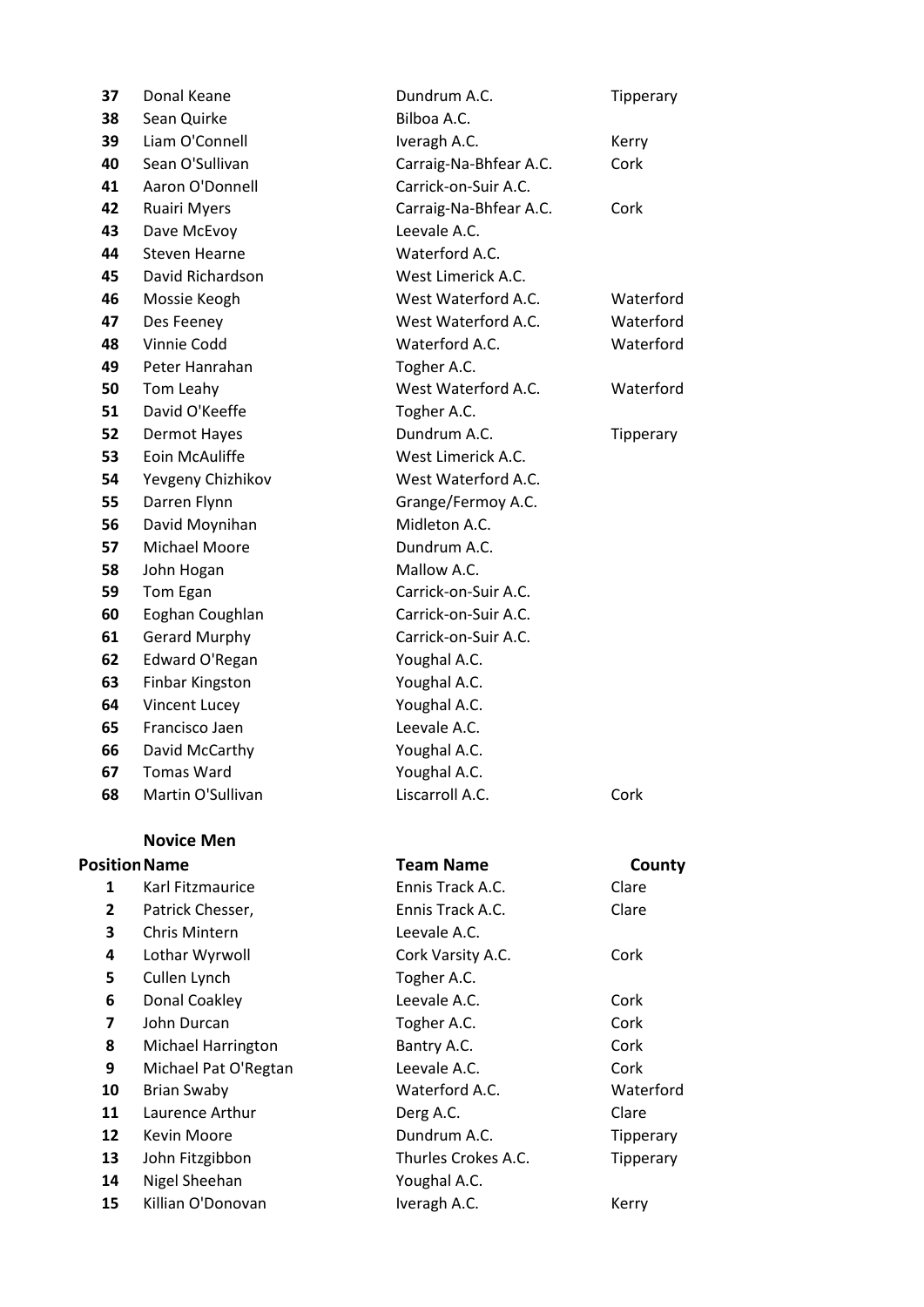| 16 | Kieran James         | Cork Varsity A.C.    |           |
|----|----------------------|----------------------|-----------|
| 17 | lan Tivy             | Togher A.C.          | Cork      |
| 18 | Michael Behan        | K.C.K. A.C.          | Waterford |
| 19 | Tomás Kenefick       | Leevale A.C.         | Cork      |
| 20 | Paul Moloney         | Mallow A.C.          |           |
| 21 | Jimmy Boland         | Clonmel A.C.         | Tipperary |
| 22 | <b>Patrick Roche</b> | Carrick-on-Suir A.C. |           |
| 23 | Padraig Healy        | West Waterford A.C.  | Waterford |
| 24 | Geoffrey Casey       | Togher A.C.          |           |
| 25 | Conor O'Mahony       | An Riocht A.C.       | Kerry     |
| 26 | <b>Gerard Guina</b>  | West Limerick A.C.   |           |
| 27 | Shane Harrington     | East Cork A.C.       |           |
| 28 | <b>Brian Harty</b>   | Midleton A.C.        |           |
| 29 | Martin Keane         | Dundrum A.C.         | Tipperary |
| 30 | Patrick Quinn        | Ennis Track A.C.     | Clare     |
| 31 | Micheál Keane        | Ennis Track A.C.     | Clare     |
| 32 | Iain O'Byrne         | Waterford A.C.       | Waterford |
| 33 | Philip Crowley       | Leevale A.C.         | Cork      |
| 34 | Donal Keane          | Dundrum A.C.         | Tipperary |
| 35 | Sean Quirke          | Bilboa A.C.          |           |
| 36 | Liam O'Connell       | Iveragh A.C.         | Kerry     |
| 37 | Aaron O'Donnell      | Carrick-on-Suir A.C. |           |
| 38 | Dave McEvoy          | Leevale A.C.         |           |
| 39 | Steven Hearne        | Waterford A.C.       |           |
| 40 | David Richardson     | West Limerick A.C.   |           |
| 41 | Mossie Keogh         | West Waterford A.C.  | Waterford |
| 42 | Des Feeney           | West Waterford A.C.  | Waterford |
| 43 | Vinnie Codd          | Waterford A.C.       | Waterford |
| 44 | Peter Hanrahan       | Togher A.C.          |           |
| 45 | Tom Leahy            | West Waterford A.C.  | Waterford |
| 46 | David O'Keeffe       | Togher A.C.          |           |
| 47 | <b>Dermot Hayes</b>  | Dundrum A.C.         | Tipperary |
| 48 | Eoin McAuliffe       | West Limerick A.C.   |           |
| 49 | Yevgeny Chizhikov    | West Waterford A.C.  |           |
| 50 | Darren Flynn         | Grange/Fermoy A.C.   |           |
| 51 | David Moynihan       | Midleton A.C.        |           |
| 52 | Michael Moore        | Dundrum A.C.         |           |
| 53 | John Hogan           | Mallow A.C.          |           |
| 54 | Tom Egan             | Carrick-on-Suir A.C. |           |
| 55 | Eoghan Coughlan      | Carrick-on-Suir A.C. |           |
| 56 | <b>Gerard Murphy</b> | Carrick-on-Suir A.C. |           |
| 57 | Edward O'Regan       | Youghal A.C.         |           |
| 58 | Finbar Kingston      | Youghal A.C.         |           |
| 59 | Vincent Lucey        | Youghal A.C.         |           |
| 60 | Francisco Jaen       | Leevale A.C.         |           |
| 61 | David McCarthy       | Youghal A.C.         |           |
| 62 | <b>Tomas Ward</b>    | Youghal A.C.         |           |
| 63 | Martin O'Sullivan    | Liscarroll A.C.      | Cork      |

**Club Team Points**